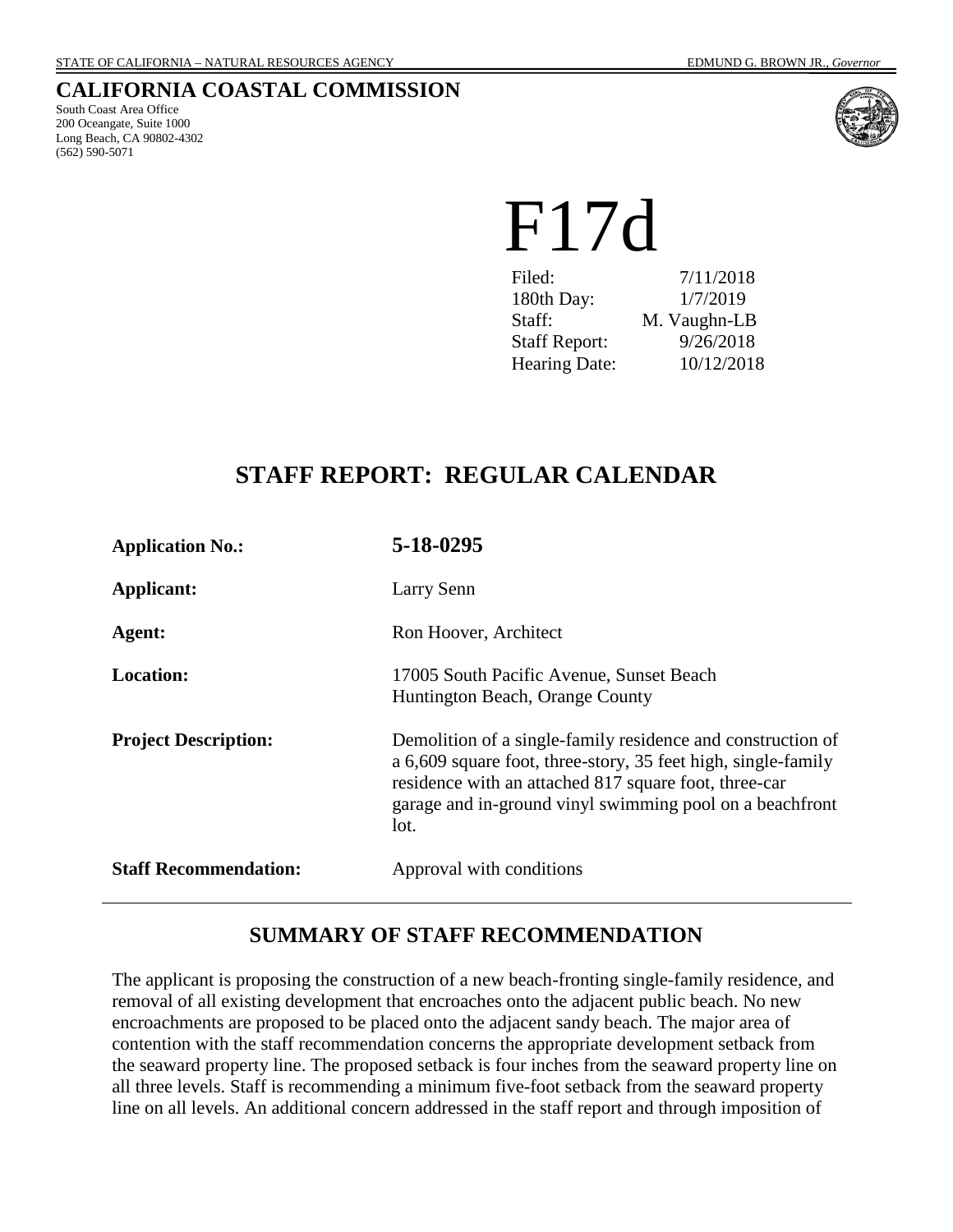the special conditions is the potential impact to the proposed beachfront development from erosion, flooding, and/or wave uprush during strong storm events and expected future sea level rise.

The applicant is in agreement with eight of the nine special conditions, objecting to Special Condition 1 which requires the project be redesigned to conform to a minimum five-foot beachfront setback on all levels and submittal of revised plans reflecting this minimum setback requirement.

In all, staff is recommending APPROVAL of the proposed project with nine (9) special conditions regarding: 1) project re-design and submittal of revised plans reflecting a minimum setback of five feet from the seaward property line; 2) compliance with the revised (per Special Condition 1) project plans including removal of all development seaward of the property line (as proposed by the applicant); 3) prohibition of future shoreline protective devices and removal of approved development if threatened, or if essential services to the site can no longer feasibly be maintained, or if located on public trust lands, or if inconsistent with the LCP; 4) submittal of a revised drainage plan modified to accommodate the required seaward setback pursuant to Special Condition 1, that shall otherwise conform with the submitted drainage plan, including site drainage will be directed to sediment basins located in each side yard; 5) appropriate storage of construction materials, mechanized equipment and removal of construction debris; 6) future development; 7) protection of any public rights that exist or may exist at the subject site; 8) assumption of risk; and 9) recordation of a deed restriction against the property referencing all of the special conditions contained in this staff report.

The project site is in an uncertified area of the City of Huntington Beach. Therefore, the Commission is the permit-issuing entity for the proposed project and the standard of review is Chapter 3 of the Coastal Act. The City of Huntington Beach has reviewed the applicant's proposed plans and has approved the project in concept.

The motion and resolution to carry out the staff recommendation is found on page 4.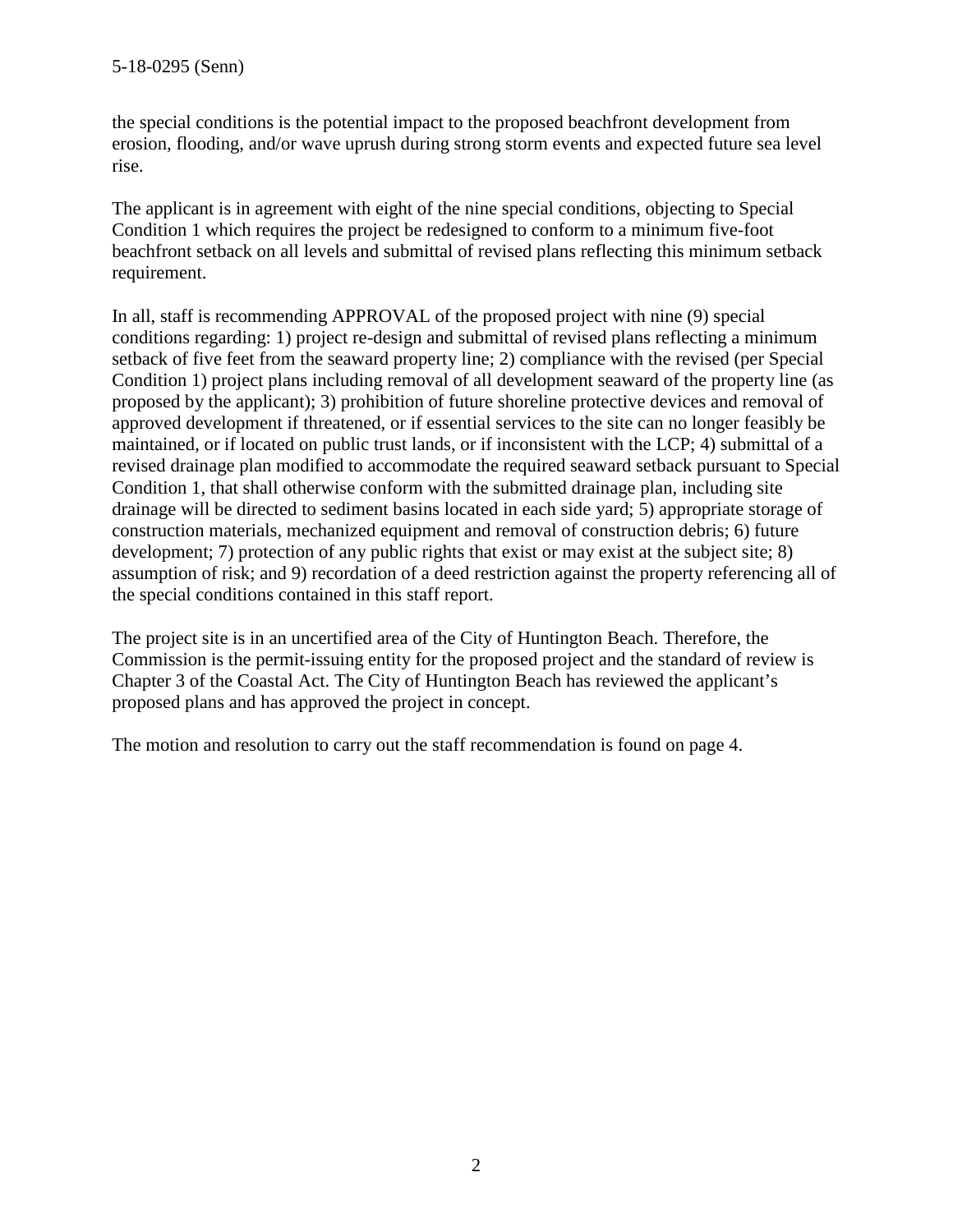# **TABLE OF CONTENTS**

# **EXHIBITS**

Exhibit 1 – Vicinity Map and Aerial Photo Exhibit 2 – CoSMoS Map Exhibit 3 – Project Plans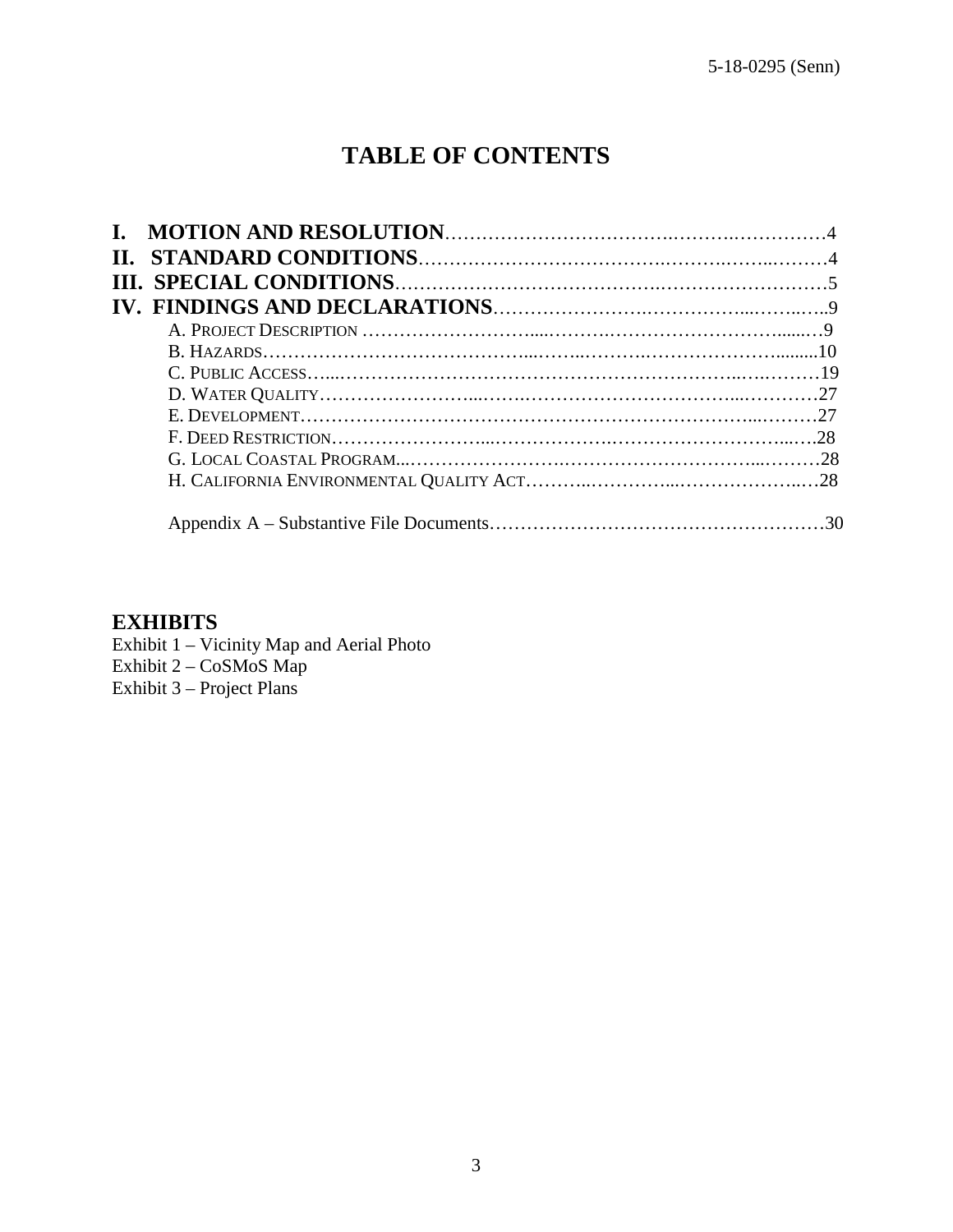#### **I. MOTION AND RESOLUTION**

#### **Motion:**

*I move that the Commission approve Coastal Development Permit Application 5-18-0295 subject to the conditions set forth in the staff recommendation.* 

Staff recommends a **YES** vote. Passage of this motion will result in approval of the permit as conditioned and adoption of the following resolution and findings. The motion passes only by affirmative vote of a majority of the Commissioners present.

#### **Resolution:**

*The Commission hereby approves a coastal development permit for the proposed development and adopts the findings set forth below on grounds that the development as conditioned will be in conformity with the policies of Chapter 3 of the Coastal Act and will not prejudice the ability of the local government having jurisdiction over the area to prepare a Local Coastal Program conforming to the provisions of Chapter 3. Approval of the permit complies with the California Environmental Quality Act because either 1) feasible mitigation measures and/or alternatives have been incorporated to substantially lessen any significant adverse effects of the development on the environment, or 2) there are no further feasible mitigation measures or alternatives that would substantially lessen any significant adverse impacts of the development on the environment.* 

# **II. STANDARD CONDITIONS**

This permit is granted subject to the following standard conditions:

- 1. **Notice of Receipt and Acknowledgment.** The permit is not valid and development shall not commence until a copy of the permit, signed by the permittee or authorized agent, acknowledging receipt of the permit and acceptance of the terms and conditions, is returned to the Commission office.
- 2. **Expiration.** If development has not commenced, the permit will expire two years from the date on which the Commission voted on the application. Development shall be pursued in a diligent manner and completed in a reasonable period of time. Application for extension of the permit must be made prior to the expiration date.
- 3. **Interpretation.** Any questions of intent or interpretation of any condition will be resolved by the Executive Director or the Commission.
- 4. **Assignment.** The permit may be assigned to any qualified person, provided assignee files with the Commission an affidavit accepting all terms and conditions of the permit.
- 5. **Terms and Conditions Run with the Land.** These terms and conditions shall be perpetual, and it is the intention of the Commission and the permittee to bind all future owners and possessors of the subject property to the terms and conditions.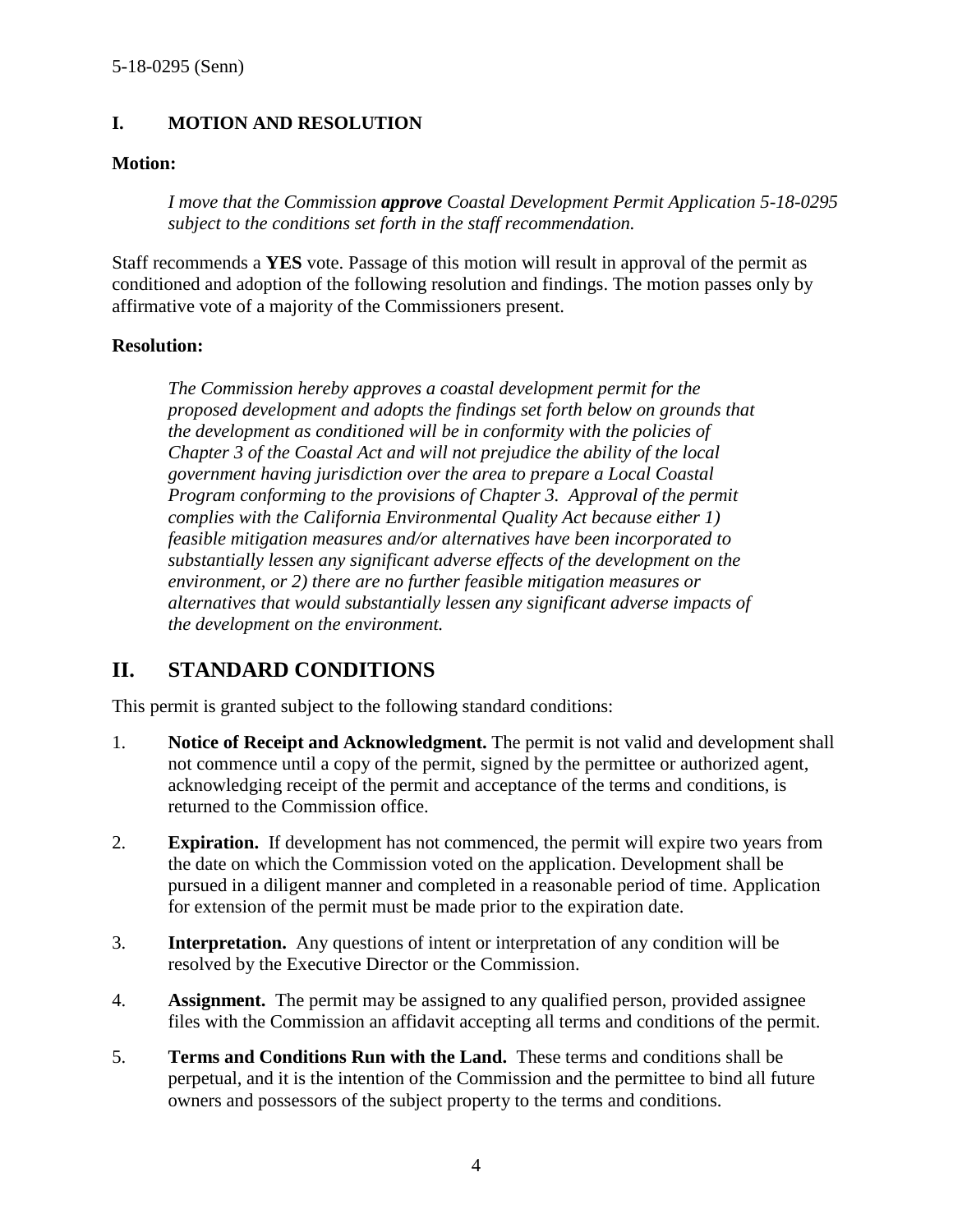# **III. SPECIAL CONDITIONS**

This permit is granted subject to the following special conditions:

#### 1. **Submittal of Revised Final Plans.**

- A. PRIOR TO ISSUANCE OF THE COASTAL DEVELOPMENT PERMIT, the applicant shall submit, for the review and written approval of the Executive Director, two full-size sets of revised final site plan, floor plans, drainage plan, elevations, and foundation plans, modified as required below:
	- 1. The rear (seaward side) setback of the structure shall not be less than five feet from the property line on all levels. This five-foot setback shall apply to all habitable and non-habitable areas, all floor levels, and the foundation of the structure except for ground level patios or decks. The property line and setbacks shall be depicted and labeled on all plans.
- B. All revised plans shall be prepared and certified by a licensed professional or professionals as applicable (e.g., architect, surveyor, geotechnical engineer), based on current information and professional standards, and shall be certified to ensure that they are consistent with the Commission's approval and with the recommendations of any required technical reports.
- C. The permittee shall undertake development in conformance with the approved final plans unless the Commission amends this permit or the Executive Director provides a written determination that no amendment is legally required for any proposed minor deviations.
- 2. **Permit Compliance.** Coastal Development Permit 5-18-0295 authorizes the demolition of a single family residence and construction of a three story, 35 feet high, single family residence with an attached three car garage. The applicant shall remove all development that encroaches beyond the property lines onto public property, including a stair, gate, wood deck, planter, and fencing as shown on the Topographic Survey prepared by Ashba Engineers Limited and included as Exhibit 3.1 of the staff report dated October 26, 2018. No new development is permitted beyond the property lines, with the exception of asphaltic concrete paving within  $7<sup>th</sup>$  Street adjacent to the subject site for access to the proposed house and garage and subject to approval of an encroachment permit from the City of Huntington Beach. All development must occur in strict compliance with the proposal as set forth in the application, subject the special conditions.

The permittee shall undertake development in accordance with the final approved plans. Any proposed changes to the approved final plans shall be reported to the Executive Director. Any change to the approved final plans shall require an amendment to Permit No. 5-18-0295 from the Commission or shall require an additional coastal development permit from the Commission or from the applicable certified local government.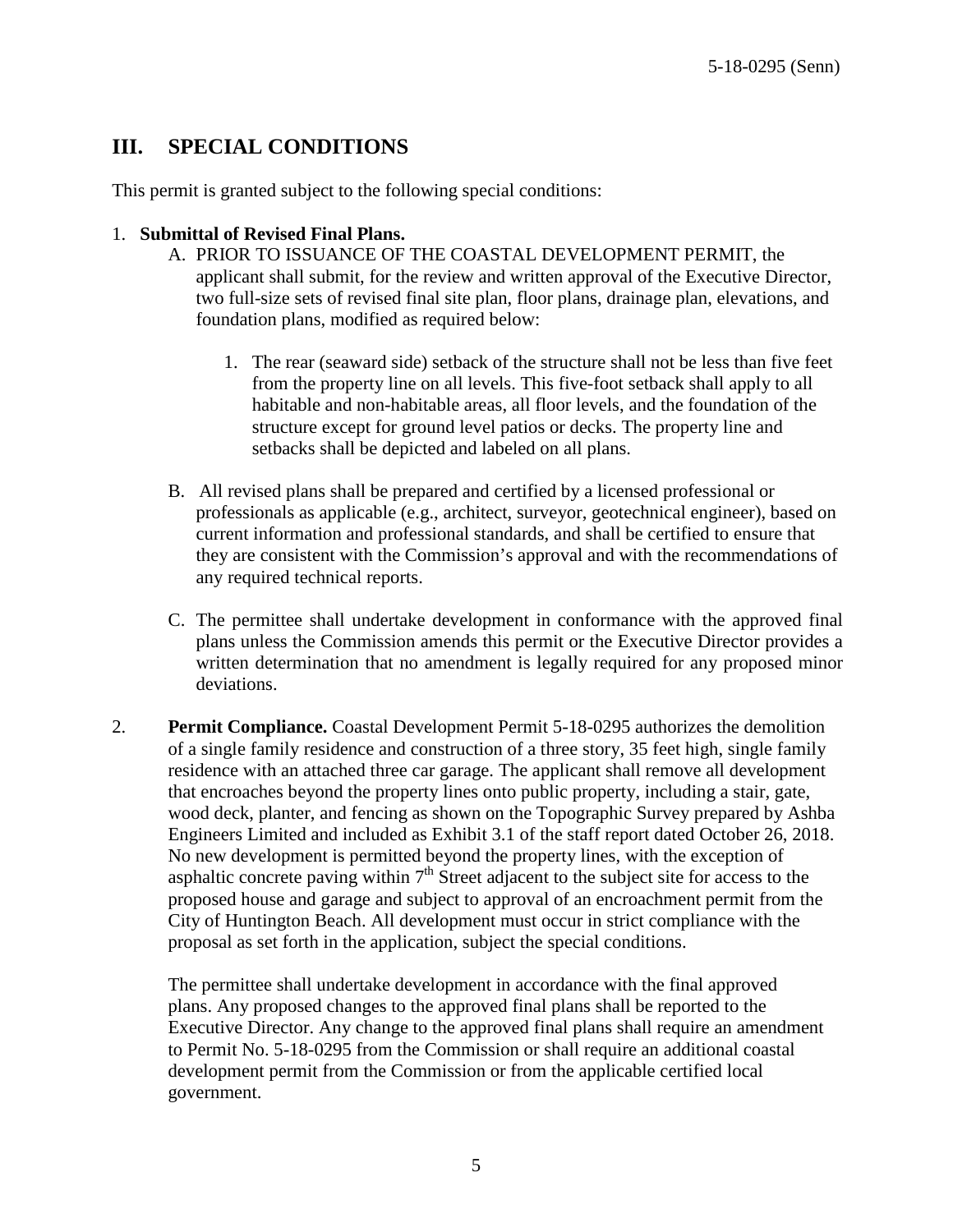**3. No Future Shoreline Protective Device.** By acceptance of this permit, the applicant agrees, on behalf of itself and all other successors and assigns, that no shoreline protective device(s) shall be constructed to protect the development approved pursuant to Coastal Development Permit No. 5-18-0295 including, but not limited to, the residence, garage, foundations, and any future improvements, in the event that the development is threatened with damage or destruction from waves, erosion, storm conditions, sea level rise, or other natural hazards in the future. By acceptance of this permit, the applicant acknowledges that the project is new construction for which there is no right to construct shoreline protective devices, and hereby waives, on behalf of itself and all successors and assigns, any rights to construct such devices that may exist under applicable law.

By acceptance of this permit, the applicant further agrees, on behalf of itself and all successors and assigns, that the landowner(s) shall remove the development authorized by this permit, including the residence, garage, foundations, and hardscape if: (a) any government agency has ordered that the structures are not to be occupied due to coastal hazards, or if any public agency requires the structures to be removed; (b) essential services to the site can no longer feasibly be maintained (e.g., utilities, roads); (c) the development is no longer located on private property due to the migration of the public trust boundary; (d) removal is required pursuant to LCP policies for sea level rise adaptation planning; or (e) the development would require a shoreline protective device to prevent a-d above.

In the event that portions of the development fall to the beach before they are removed, the landowner(s) shall remove all recoverable debris associated with the development from the beach and ocean and lawfully dispose of the material in an approved disposal site. Such removal shall require a coastal development permit. Prior to removal, the permittee shall submit two copies of a Removal Plan to the Executive Director for review and written approval. The Removal Plan shall clearly describe the manner in which such development is to be removed and the affected area restored so as to best protect coastal resources, including the beach and Pacific Ocean.

4. **Drainage Plan.** PRIOR TO ISSUANCE OF THE COASTAL DEVELOPMENT

PERMIT, the applicant shall submit, for the review and written approval of the Executive Director, two full-size sets of revised drainage plans, modified as required pursuant to Special Condition 1, above. The revised drainage plan shall otherwise include the site drainage details depicted in the Drainage Plans on Plan Sheets C4, C5, and C7 prepared by Ashba Engineers Limited, received in the Commission's South Coast District office on 7/11/18 and as reflected in the "Response to Coastal Commission Comments" letter (undated, but received in the South Coast District office on 7/11/18) from Ashba Engineers Limited indicating site drainage will be directed to planter areas and/or pervious pavement. Any proposed changes to the approved final plan shall be reported to the Executive Director. No changes to the approved plan shall occur without a Commission amendment to this coastal development permit unless the Executive Director determines that no amendment is legally required.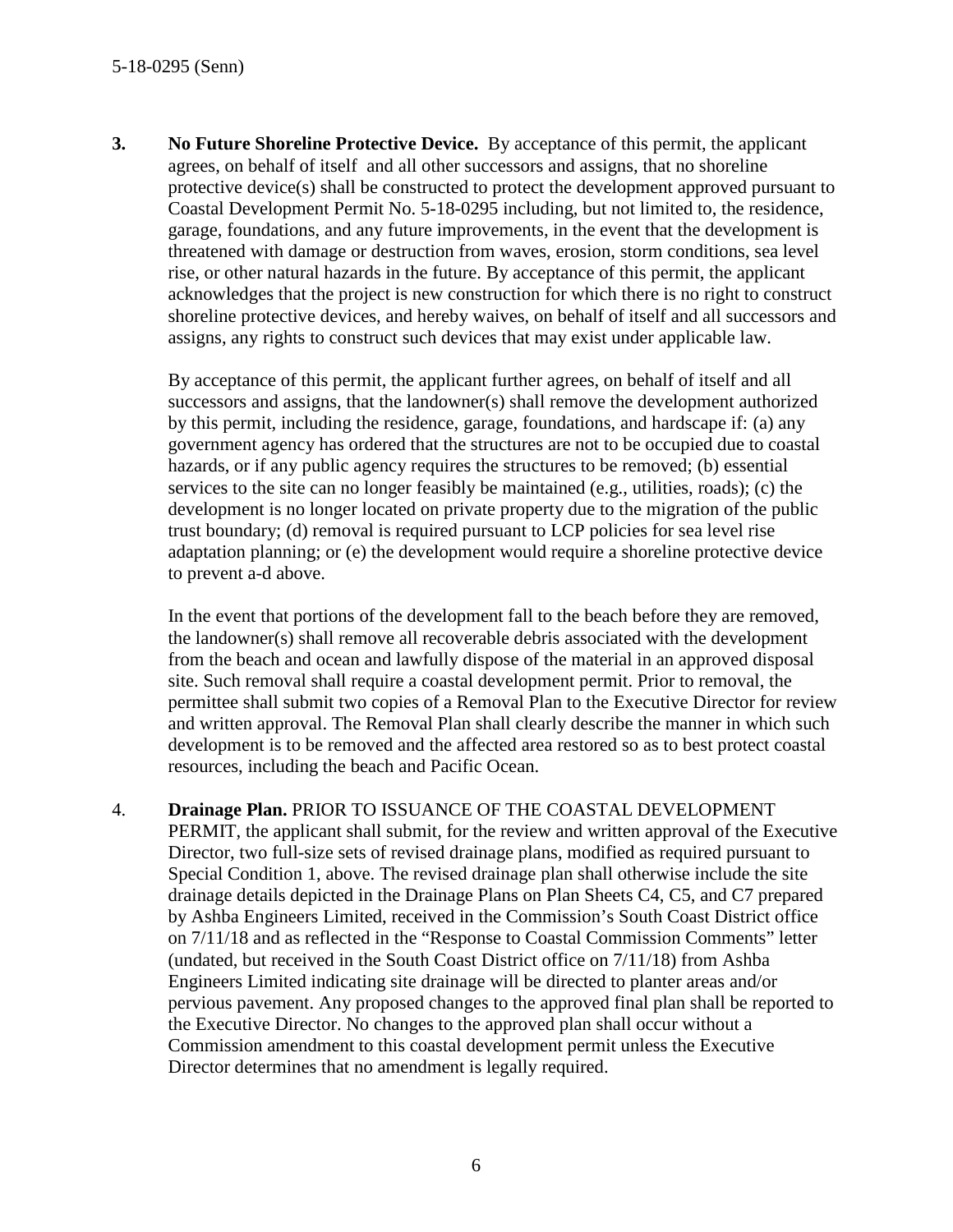- 5. **Storage of Construction Materials, Mechanized Equipment and Removal of Construction Debris.** The permittee shall comply with the following constructionrelated requirements:
	- (a) No demolition or construction materials, debris, or waste shall be placed or stored on the beach or anywhere it may enter sensitive habitat, receiving waters or a storm drain, or be subject to wave, wind, rain, or tidal erosion and dispersion.
	- (b) No demolition or construction equipment, materials, or activity shall be placed in or occur in any location that would result in impacts to environmentally sensitive habitat areas, streams, wetlands or their buffers.
	- (c) Any and all debris resulting from demolition or construction activities shall be removed from the project site within 24 hours of completion of the project.
	- (d) Demolition or construction debris and sediment shall be removed from work areas each day that demolition or construction occurs to prevent the accumulation of sediment and other debris that may be discharged into coastal waters.
	- (e) All trash and debris shall be disposed in the proper trash and recycling receptacles at the end of every construction day.
	- (f) The applicant shall provide adequate disposal facilities for solid waste, including excess concrete, produced during demolition or construction.
	- (g) Debris shall be disposed of at a legal disposal site or recycled at a recycling facility. If the disposal site is located in the coastal zone, a coastal development permit or an amendment to this permit shall be required before disposal can take place unless the Executive Director determines that no amendment or new permit is legally required.
	- (h) All stock piles and construction materials shall be covered, enclosed on all sides, shall be located as far away as possible from drain inlets and any waterway, and shall not be stored in contact with the soil.
	- (i) Machinery and equipment shall be maintained and washed in confined areas specifically designed to control runoff. Thinners or solvents shall not be discharged into sanitary or storm sewer systems.
	- (j) The discharge of any hazardous materials into any receiving waters shall be prohibited.
	- (k) Spill prevention and control measures shall be implemented to ensure the proper handling and storage of petroleum products and other construction materials. Measures shall include a designated fueling and vehicle maintenance area with appropriate berms and protection to prevent any spillage of gasoline or related petroleum products or contact with runoff. The area shall be located as far away from the receiving waters and storm drain inlets as possible.
	- (l) Best Management Practices (BMPs) and Good Housekeeping Practices (GHPs) designed to prevent spillage and/or runoff of demolition or construction-related materials, and to contain sediment or contaminants associated with demolition or construction activity, shall be implemented prior to the on-set of such activity.
	- (m) All BMPs shall be maintained in a functional condition throughout the duration of construction activity.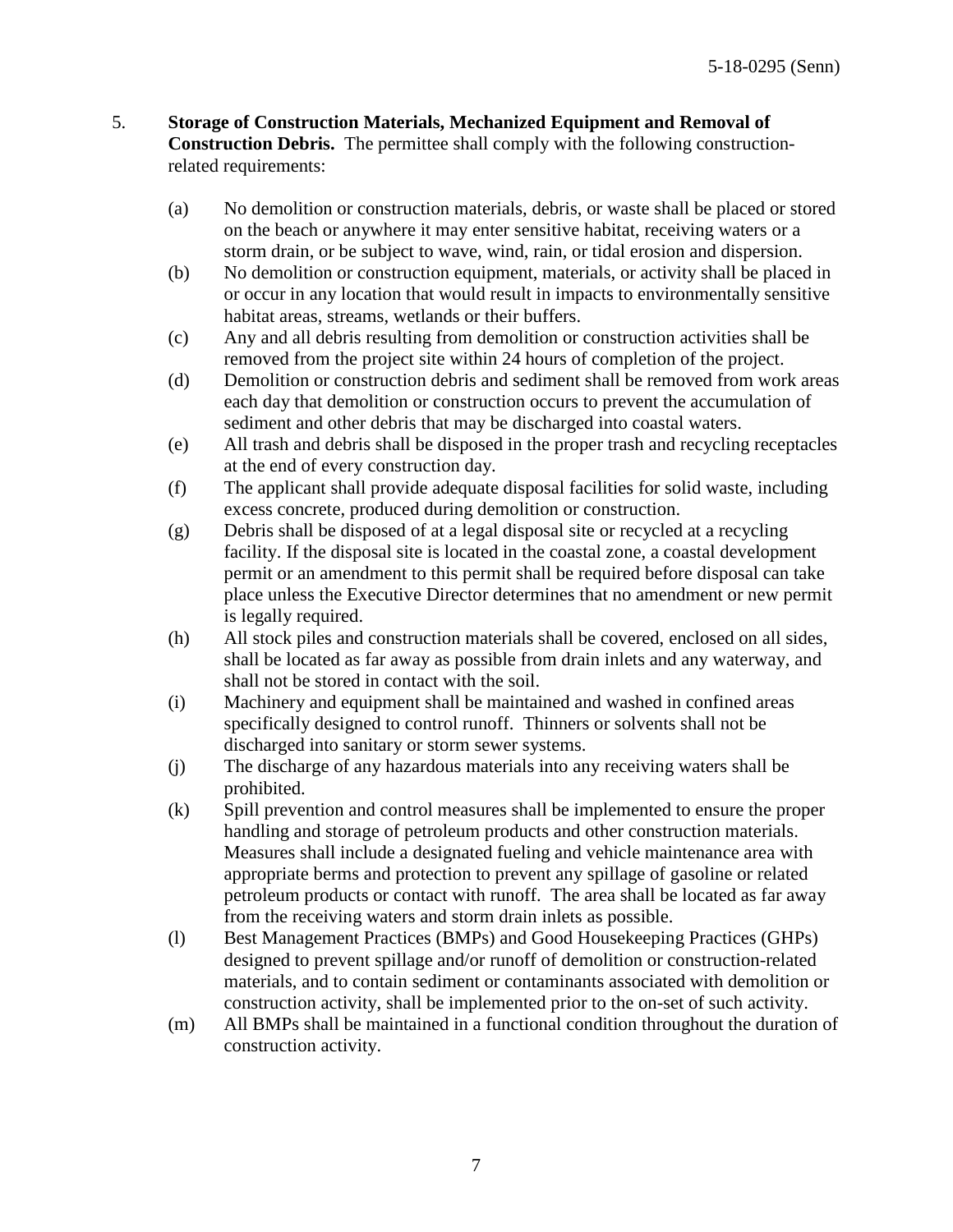- (n) During construction of the project, no runoff, site drainage or dewatering shall be directed from the site into any street, alley or stormdrain, unless specifically authorized by the California Regional Water Quality Control Board.
- **6. Future Development.** This permit is only for the development described in Coastal Development Permit No. 5-18-0295. Pursuant to Title 14 California Code of Regulations Section 13250(b)(1) through (6), the exemptions otherwise provided in Public Resources Code Section 30610(a) shall not apply to the development governed by Coastal Development Permit No. 5-18-0295. Accordingly, any future improvements to the singlefamily residence authorized by this permit, including but not limited to repair and maintenance identified as requiring a permit in Public Resources Section 30610(d) and Title 14 California Code of Regulations Sections 13252(a)-(b), shall require an amendment to Permit No. 5-18-0295 from the Commission or shall require an additional coastal development permit from the Commission or from the applicable certified local government.
- **7. Public Rights.** The approval of this permit shall not constitute a waiver of any public rights that exist or may exist on the property now or in the future. The permittee shall not use this permit as evidence of a waiver of any public rights that may exist on the property now or in the future.
- **8. Assumption of Risk, Waiver of Liability and Indemnity.** By acceptance of this permit, the applicant acknowledges and agrees (i) that the site may be subject to hazards including, but not limited to, erosion, flooding, wave uprush, and sea level rise; (ii) to assume the risks to the applicant and the property that is the subject of this permit of injury and damage from such hazards in connection with this permitted development; (iii) to unconditionally waive any claim of damage or liability against the Commission, its officers, agents, and employees for injury or damage from such hazards; and (iv) to indemnify and hold harmless the Commission, its officers, agents, and employees with respect to the Commission's approval of the project against any and all liability, claims, demands, damages, costs (including costs and fees incurred in defense of such claims), expenses, and amounts paid in settlement arising from any injury or damage due to such hazards.
- **9. Deed Restriction.** PRIOR TO ISSUANCE OF THE COASTAL DEVELOPMENT PERMIT, the applicant shall submit to the Executive Director for review and approval documentation demonstrating that the landowner(s) have executed and recorded against the parcel(s) governed by this permit a deed restriction, in a form and content acceptable to the Executive Director: (1) indicating that, pursuant to this permit, the California Coastal Commission has authorized development on the subject property, subject to terms and conditions that restrict the use and enjoyment of that property; and (2) imposing the Special Conditions of this permit as covenants, conditions and restrictions on the use and enjoyment of the Property. The deed restriction shall include a legal description of the entire parcel or parcels governed by this permit. The deed restriction shall also indicate that, in the event of an extinguishment or termination of the deed restriction for any reason, the terms and conditions of this permit shall continue to restrict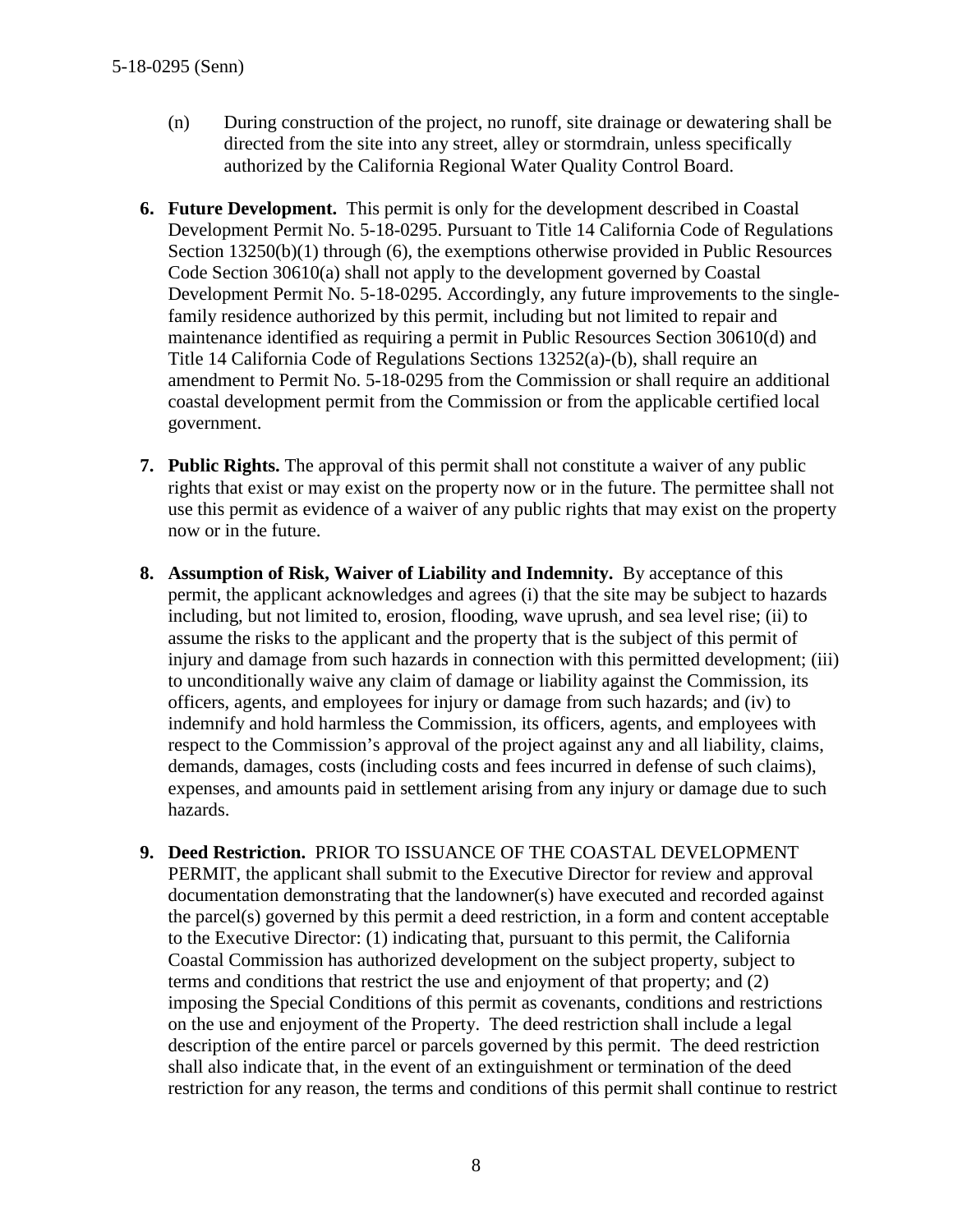the use and enjoyment of the subject property so long as either this permit or the development it authorizes, or any part, modification, or amendment thereof, remains in existence on or with respect to the subject property.

# **IV. FINDINGS AND DECLARATIONS**

#### **A. PROJECT DESCRIPTION**

The applicant is proposing to demolish a single-family residence and construct a new 6,609 square foot, three-story, 35 feet high, single-family residence with an attached 817 square foot, three car garage and an in-ground vinyl swimming pool. The proposed swimming pool would be 14 feet wide, 28 feet long, and 5 feet deep and located within the enclosed structural area at the seaward side of the residence. The residence is proposed to be constructed on a shallow mat foundation. The project site is a rectangular, approximately 3,276 square foot, ocean-facing, beachfront lot. Only minimal grading for site preparation is proposed. All encroachments beyond the property lines, including a stair, gate, wood deck, and planter extending onto the adjacent  $7<sup>th</sup>$ Street right of way and fencing extending beyond the seaward property line will be removed. All of the proposed new development is located within private property lines on the subject lot, with the exception of new asphaltic concrete paving for access to the proposed house and its garage subject to approval of an encroachment permit by the City of Huntington Beach. No new private development beyond the private property lines is proposed under this coastal development permit application. Project plans are included as **Exhibit 3**. The City issued an Approval in Concept for the proposed project (City of Huntington Beach Initial Plan and Zoning Review No. 2017-12, 11/14/17).

The subject site is located at 17005 South Pacific Avenue in the Sunset Beach community of the City of Huntington Beach, Orange County **(Exhibit 1, Vicinity Map)**. Sunset Beach is located on a low-lying, relatively narrow strip of land between two water bodies – with the ocean to the southwest side and Huntington Harbor to the northeast. The project is located within an existing urban residential area, adjacent to (upcoast of) the  $7<sup>th</sup>$  Street streetend public access way and approximately 175 feet downcoast of the  $8<sup>th</sup>$  Street streetend public access way. The subject lot is located between the first public road (South Pacific Avenue) and the sea. The site fronts the wide sandy public beach (approximately 300 feet wide) known as Sunset Beach located between the subject property and the Pacific Ocean.

Sunset Beach is located in an area that was formerly unincorporated Orange County. Under the County's jurisdiction, Sunset Beach was subject to a certified Local Coastal Program (LCP). However, in August 2011, Sunset Beach was annexed by the City of Huntington Beach, resulting in the lapse of a certified LCP for Sunset Beach. The Sunset Beach area has not yet been incorporated into the City of Huntington Beach LCP. Therefore, the Commission is the permitissuing entity for the proposed project and the Chapter 3 policies of the Coastal Act are the standard of review. The County's previously certified Sunset Beach LCP may be used as guidance; however, it should be noted that the previously certified LCP did not adequately address a number of issues of current concern including appropriate development setbacks from the seaward property line of beachfronting lots and sea level rise concerns, which are likely to be a significant issue in the new LCP, given the high degree of sea level rise vulnerability in the area.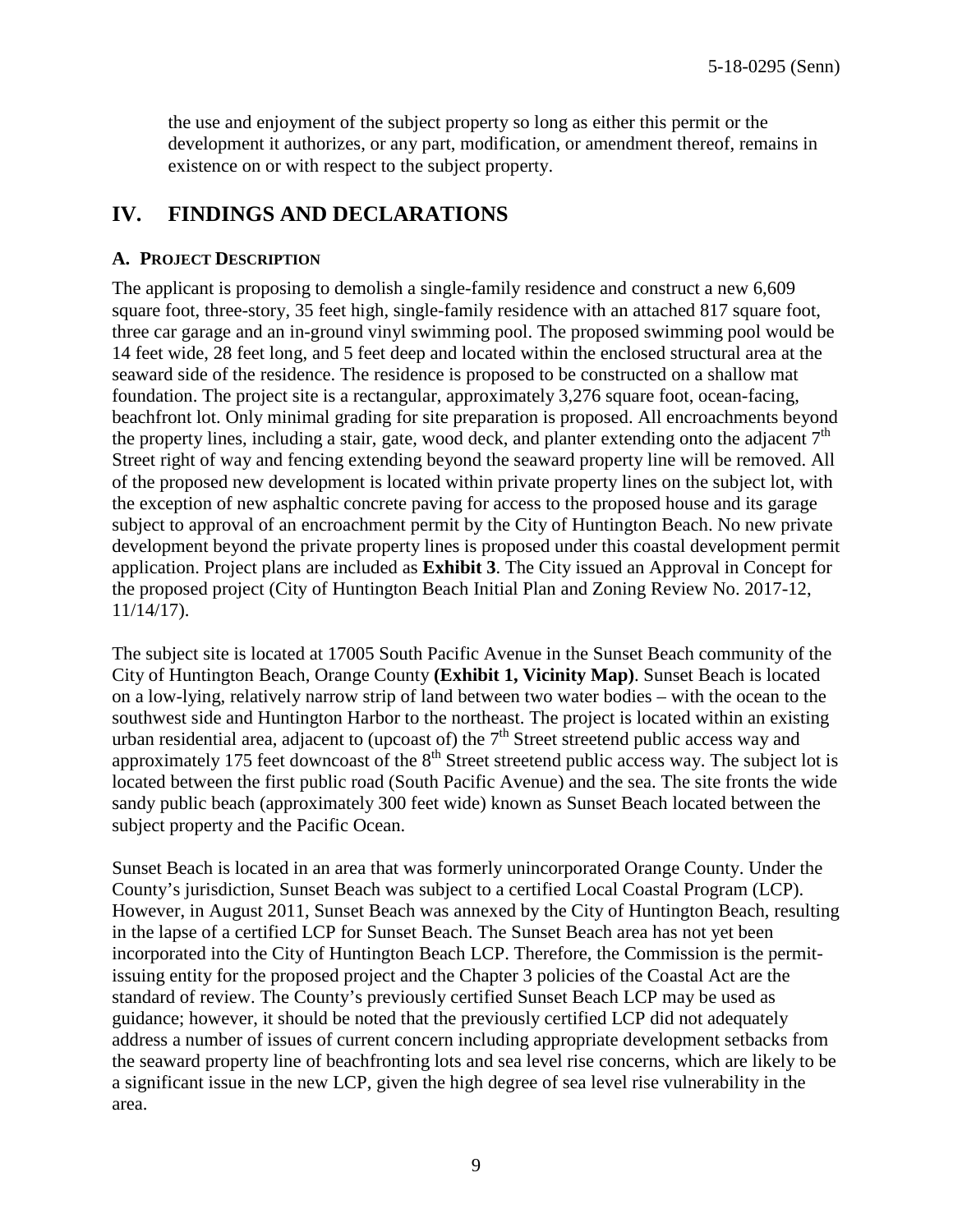The City has adopted equivalent land use and zoning designations for the site as those set forth in the former Orange County LCP for Sunset Beach. However, the Commission has not yet certified land use designations or zoning for the Sunset Beach area since it was annexed into the City. Nevertheless, it is worth noting that the proposed project (a single-family residence) is consistent with many of the development standards that would have been applicable to the proposed project under the old Sunset Beach LCP. The old LCP designated the site *Sunset Beach Residential – High Density*. The proposed single-family residence is consistent with this designation. The project meets the old LCP's height restriction of 35 feet for the *Sunset Beach Residential* zone, which is also the City's current height limit. In addition, the design of the proposed single-family residence project is consistent with existing surrounding residential development on South Pacific Avenue in Sunset Beach.

Previously, the County had been issuing Encroachment Permits for development (i.e., decks) that encroaches onto the public beach under a certified LCP regulation which states: *"Permanent above-ground structures on the beach and sand areas shall be prohibited, except for: a) Lifeguard Towers, b) Other facilities necessary for public safety, c) Temporary uses and structures accessory to residential development on contiguous Sunset Beach Residential properties subject to a Coastal Development Permit and a Public Property Encroachment Permit.*" No records have been discovered to show whether the encroachments that exist beyond the property lines of the project site were permitted by a County-issued coastal development permit. In any case, the applicant is proposing to remove all development encroaching beyond the property lines, including stair, gate, wood deck, and planter extending onto the adjacent  $7<sup>th</sup>$ Street right of way and fencing extending beyond the seaward property line. All of the proposed new development is located within private property lines on the subject lot, with the exception of new asphaltic concrete paving for access to the proposed house and its garage subject to approval of an encroachment permit by the City of Huntington Beach. No new private development beyond the private property lines is proposed under this coastal development permit application.

#### **B. Hazards**

Coastal Act Section 30253 states, in pertinent part:

*New Development shall do all of the following:* 

- *(a) Minimize risks to life and property in areas of high geologic, flood, and fire hazard.*
- *(b) Assure stability and structural integrity, and neither create nor contribute significantly to erosion, geologic instability, or destruction of the site or surrounding area or in any way require the construction of protective devices that would substantially alter natural landforms along bluffs and cliffs.*

Section 30235 of the Coastal Act states:

*Revetments, breakwaters, groins, harbor channels, seawalls, cliff retaining walls, and other such construction that alters natural shoreline processes shall be permitted when*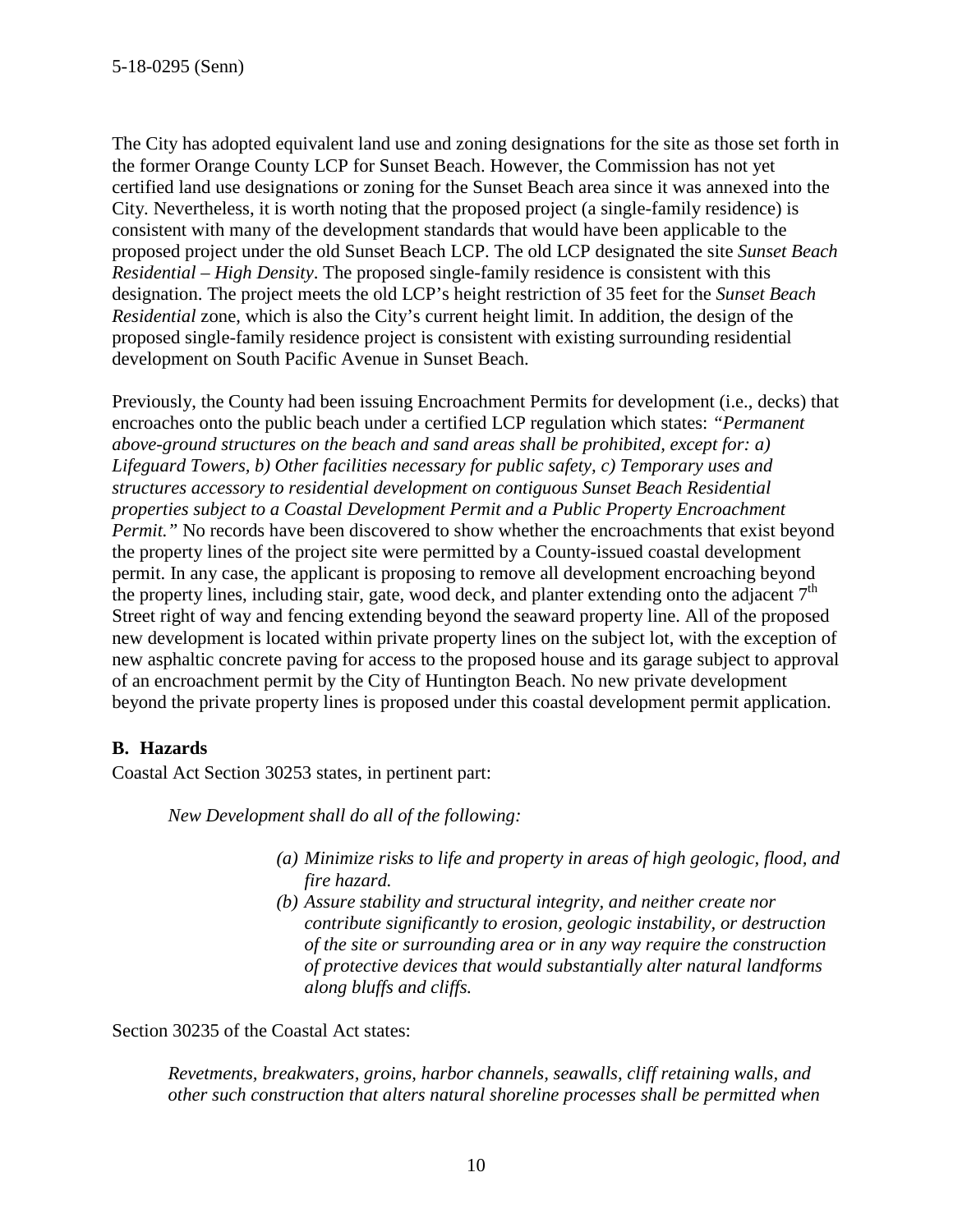*required to serve coastal- dependent uses or to protect existing structure or public beaches in danger from erosion, and when designed to eliminate or mitigate adverse impacts on local shoreline sand supply. Existing marine structures causing water stagnation contributing to pollution problems and fishkills should be phased out or upgraded where feasible.* 

#### **1. Coastal Hazards**

Due to its location between the oceanfront and the harbor, an inherently dynamic and potentially hazardous area, the project site must be examined for the potential for erosion, flooding, wave attack and wave runup hazards, including consideration of potential impacts due to severe storm events. Moreover, these hazards may be exacerbated by expected future sea level rise, which must also be considered. To address questions raised by these issues, the applicant's coastal engineers provided a Coastal Hazard & Wave Runup Study (GeoSoils Inc. 3/12/18) and "Response to California Coastal Commission Request for Additional Information (GeoSoils Inc., 5/25/18) (collectively referred to as Study). In this geographic area, the main concerns raised by beach fronting development are impacts to public access and recreation, and whether hazardous conditions might eventually lead to a request to build a shoreline protection device to protect the proposed development. Additional concerns when considering new development in this area include the possibility of flooding from the harbor side rather than just beach flooding and erosion. Such flooding may actually occur earlier than beach flooding and erosion, and could impact roadways and other infrastructure, thus limiting access to the residence and damaging necessary public services.

The Coastal Act discourages shoreline protection devices because they generally cause significant impacts on coastal resources and can constrain the ability of the shoreline to respond to dynamic coastal processes. This is expected to be exacerbated with future sea level rise. Adverse impacts associated with shoreline protection devices include: as a sandy beach erodes, the shoreline will generally migrate landward, toward the structure, resulting in reduction and/or loss of public beach area and in some cases, public trust lands, while the landward extent of the beach does not increase; oftentimes the protective structure is placed on public land rather than on the private property it is intended to protect, resulting in physical loss of beach area formerly available to the general public; the shoreline protection device may actually increase the rate of loss of beach due to wave deflection and/or scouring (this is site-specific and varies depending on local factors); shoreline protection devices cause visual impacts and can detract from a natural beach experience, adversely impacting public views; and, shoreline protection devices can lead to [loss of ecosystem services,](http://www.esajournals.org/doi/abs/10.1890/14-0716.1) [loss of habitat, and reduction in biodiversity](http://pubs.usgs.gov/sir/2010/5254/pdf/sir20105254_chap19.pdf) compared to natural beaches.<sup>[1](#page-10-0)</sup> All of these impacts are likely to occur as a result of a shoreline protection device being constructed at this beach.

Shoreline protective devices, by their very nature, tend to conflict with various LCP and Chapter 3 policies because shoreline structures can have a variety of adverse impacts on coastal resources, including adverse effects on sand supply, public access, coastal views, natural landforms, and overall shoreline beach dynamics on and off site, ultimately resulting in the loss of beach.

<span id="page-10-0"></span><sup>&</sup>lt;sup>1</sup> Summarized fro[m http://www.beachapedia.org/Seawalls](http://www.beachapedia.org/Seawalls)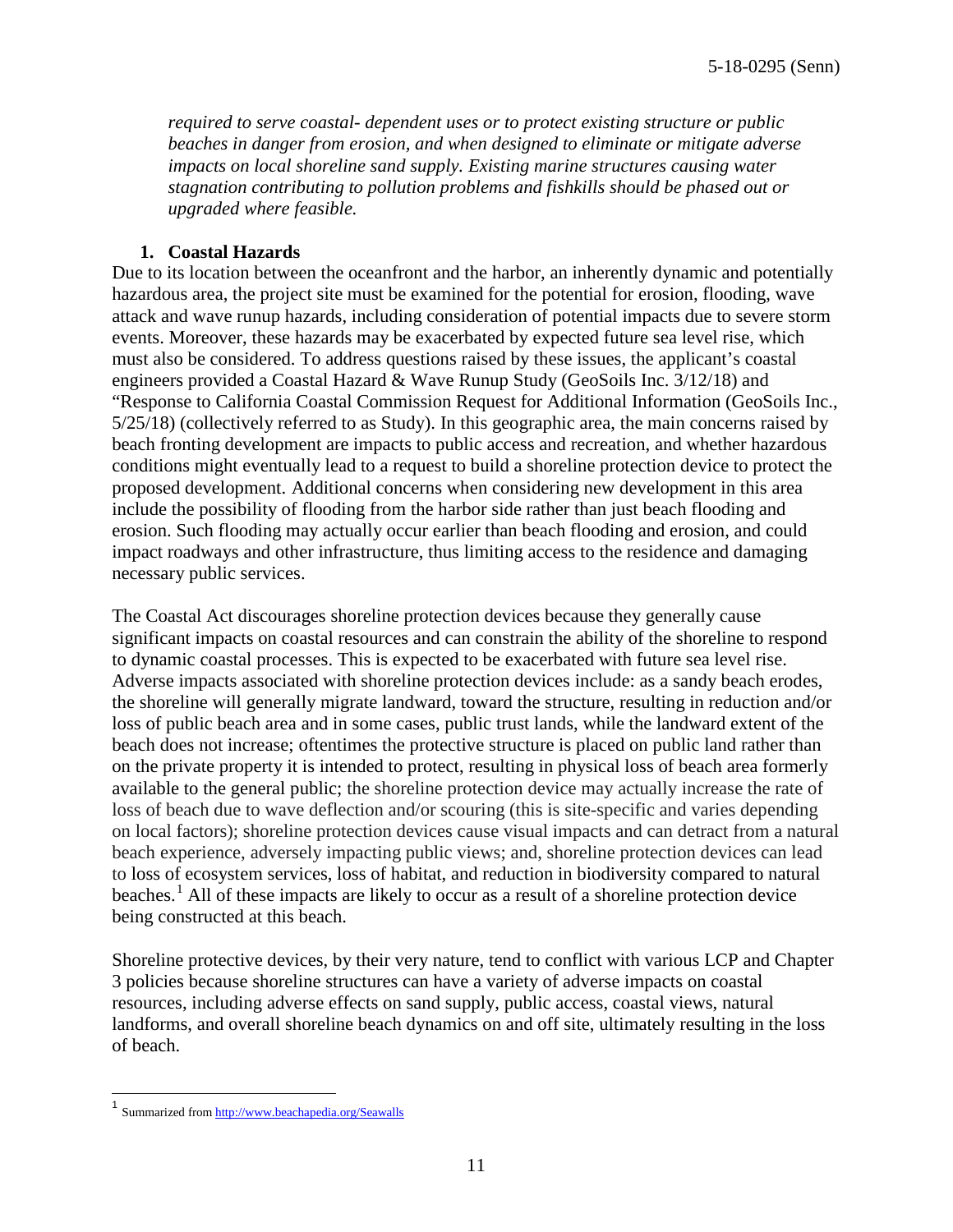Because shoreline protection devices, such as seawalls, revetments, and groins, can create adverse impacts on coastal processes, Coastal Act Section 30253 specifically prohibits development that could *"…create [or] contribute significantly to erosion, geologic instability, or destruction of the site or surrounding area or in any way require the construction of protective devices that would substantially alter natural landforms along bluffs and cliffs."* However, Section 30235 of the Coastal Act recognizes that "*existing*" development may be protected by shoreline protective devices subject to certain conditions.

Notwithstanding Section 30235's limited allowance for protection of pre-Coastal Act or coastaldependent use development, in order to avoid the adverse impacts of shoreline protection devices (described above), it is important to assure that new development (such as demolition of an existing structure and construction of a new structure, as is being proposed here) not be permitted shoreline protection to the extent such shoreline protection would be inconsistent with Coastal Act Chapter 3 coastal resource policies. If it is known that the development may need shoreline protection in the future, it would be unlikely that such development could be found to be consistent with Section 30253 of the Coastal Act which, as stated above, requires that new development not *create nor contribute significantly to erosion, geologic instability, or destruction of the site or surrounding area,* given the well-known coastal resource impacts that shoreline protection typically causes. This limitation is particularly important when considering new development, such as in this case, because, in contrast, Section 30235 of the Coastal Act, provides, among other things, that structures such as shoreline protective devices be allowed (subject to certain conditions) when required to protect *existing* (but not new) structures in danger from erosion.

#### **Public Costs/Loss of Public Beach**

The Sunset Beach community, where the subject site is located, has historically been subject to flooding and damage resulting from wave action during storm conditions. Past occurrences have resulted in public costs for public service (including the USACE led periodic beach replenishment program that is on-going for more than 50 years; annual construction of a seasonal berm across the beach, originally constructed by the County, and now by the City of Huntington Beach) in the millions of dollars. Specifically, the El Nino storms of 1982/83 caused significant damage in both Sunset Beach and neighboring Surfside. Indeed, it was the damage resulting from this storm that resulted in annual construction of the seasonal berm across Sunset Beach. Flooding of areas along Pacific Coast Highway from Huntington Harbour occurs in Sunset Beach now with extreme high tides, even without storm activity. Moreover, USGS COSMOS, the best available regional sea level rise modeling tool, shows that the area around the site may be significantly impacted by future sea level rise (see **Exhibit 2**) and related flooding. Public costs are incurred with each incident, including for pumping flooded areas, clearing blocked storm drains, and clean up.

In addition, from a public access perspective, a major concern with shoreline protection is the threat of lost public beach area. As the beach erodes, the shoreline retreats landward toward developed areas. Shoreline protection devices also directly interfere with public access to tidelands by impeding the ambulatory nature of the boundary between public and private lands. The impact of a shoreline protection device on public access is most evident on a beach where wave run-up and the mean high tide line are frequently observed in an extreme landward position during the winter season. As the shoreline retreats landward due to the natural process of erosion,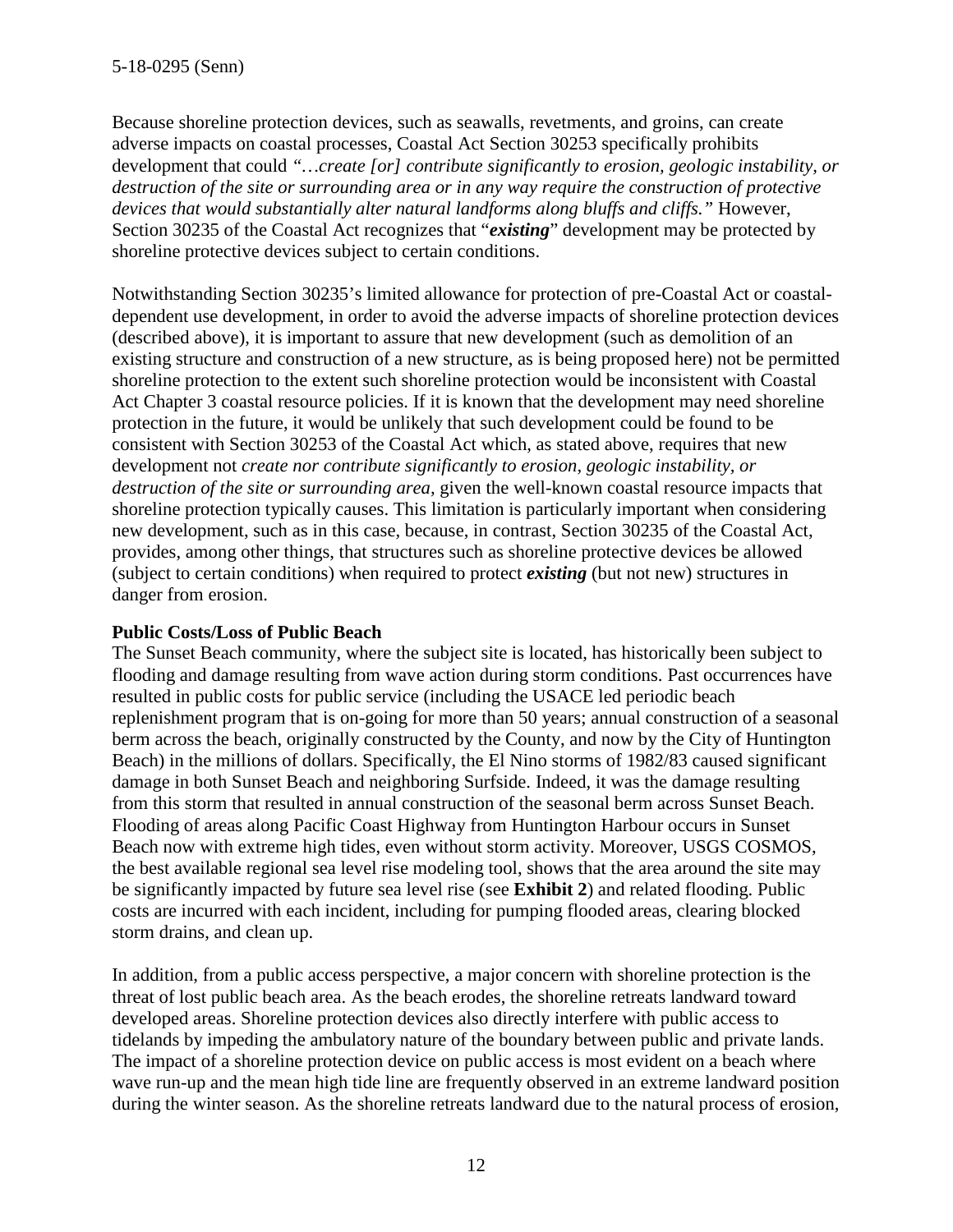the boundary between public and private land also retreats landward. Construction of shoreline protection such as rock revetments and seawalls to protect private property would prevent any current or future migration of the shoreline landward, thus eliminating the distance between the high water mark and low water mark. As the distance between the high water mark and low water mark narrows or disappears, the seawall effectively eliminates lateral access opportunities along the beach as the entire area below the fixed high tideline becomes inundated. The ultimate result of a fixed tideline boundary (which would otherwise normally migrate and retreat landward, while maintaining a passable distance between the high water mark and low water mark overtime) is a reduction or elimination of the area of sandy beach available for public access and recreation.

Interference by shoreline protection devices can result in a number of adverse effects on the dynamic shoreline system and the public's ability to access the beach. First, changes in the shoreline profile, particularly changes in the slope of the profile which results from a reduced beach berm width, alter the usable beach area. A beach that rests either temporarily or permanently at a steeper angle than under natural conditions will have less horizontal distance between the mean low water and mean high water lines. This narrows the beach area available for public access. The second effect on access is through a progressive loss of sand as shore material is not available to nourish the nearshore sand bar. The lack of an effective bar can allow such high wave energy on the shoreline that materials may be lost far offshore where it is no longer available to nourish the beach. This affects public access again through a loss of beach area. Third, shoreline protection devices such as revetments, seawalls, and bulkheads cumulatively affect shoreline sand supply and public access by causing accelerated and increased erosion on adjacent public beaches. This effect may not become clear until such devices are constructed individually along a shoreline and they reach a public beach. In addition, if a seasonal eroded beach condition occurs with greater frequency due to the placement of a shoreline protection device on the subject site, then the beach would also accrete at a slower rate, if at all. Fourth, if not sited landward in a location that ensures that the seawall is only acted upon during severe storm events, beach scour during the winter season will be accelerated because there is less beach area to dissipate wave energy.

Moreover, even when shoreline protection is not present, the placement of structures along an eroding shoreline can impact beach areas and public trust lands. As the shoreline migrates inland, structures may become located on beach areas and/or public trust lands, occupying land that would otherwise be available for public access, ecosystem services and other coastal resource benefits.

Private development on public beaches creates conflicts with the public access and recreation policies of the Coastal Act. Thus, the Commission's action on this project must consider the effects on public access under current conditions, and under future conditions, when it is likely that the shoreline in front of the subject site will erode and move inland, up to or past the subject site.

#### **Sea Level Rise**

Sea level has been rising for many years. Several different approaches have been used to analyze the global tide gauge records in order to assess the spatial and temporal variations, and these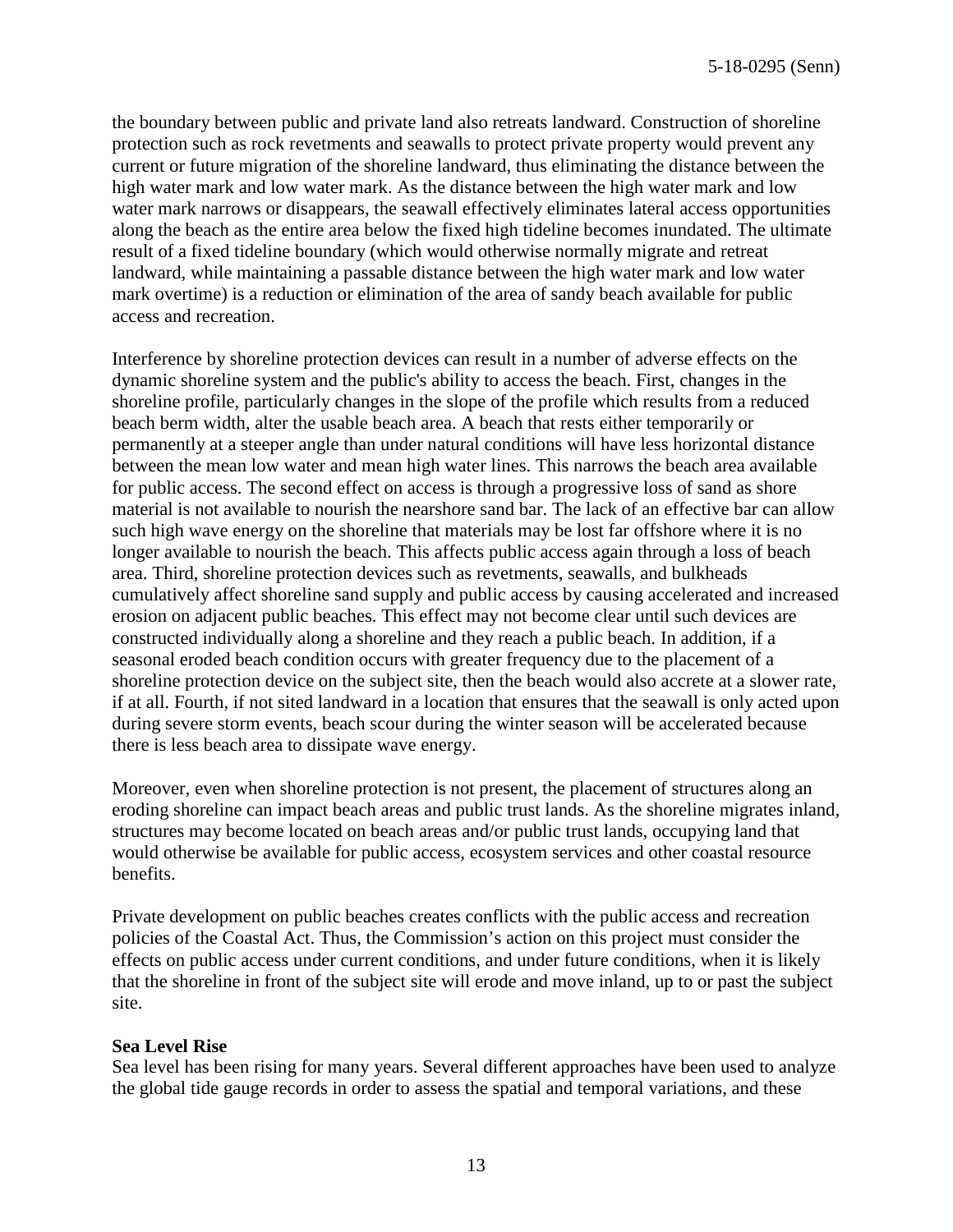efforts have yielded sea level rise rates ranging from about 1.2 mm/year to 1.7 mm/year (about 0.5 to 0.7 inches/decade) for the 20th century, but since 1990 the rate has more than doubled, and the rate of sea level rise continues to accelerate. Since the advent of satellite altimetry in 1993, measurements of absolute sea level from space indicate an average global rate of sea level rise of 3.4 mm/year or 1.3 inches/decade – more than twice the average rate over the 20th century and greater than any time over the past one thousand years.<sup>[2](#page-13-0)</sup> Recent observations of sea level along parts of the California coast have shown some anomalous trends; however, there is unequivocal evidence that the climate is warming, and such warming is expected to cause sea levels to rise at an accelerating rate throughout this century.

The State of California has undertaken significant research to understand how much sea level rise to expect over this century and to anticipate the likely impacts of such sea level rise. In April 2017, a working group of the Ocean Protection Council's (OPC) Science Advisory Team released *Rising Seas in California: An Update on Sea-Level Rise Science*. [3](#page-13-1) This report synthesizes recent evolving research on sea level rise science, notably including a discussion of probabilistic sea level rise projections as well as the potential for rapid ice loss leading to extreme sea level rise. This science synthesis was integrated into the OPC's *State of California*  Sea-Level Rise Guidance 2018 Update.<sup>[4](#page-13-2)</sup> This Guidance document provides high-level, statewide recommendations for state agencies and other stakeholders to follow when analyzing sea level rise. Notably, it provides a set of projections that OPC recommends using when assessing potential sea level rise vulnerabilities for various projects. Taken together, the Rising Seas science report and updated State Guidance account for the current best available science on sea level rise for the State of California. The updated projections in the 2017 Rising Seas report and the 2018 OPC Guidance suggest sea levels could rise between 2.1 and 6.7 feet by 2100 at the Los Angeles tide gauge<sup>[5](#page-13-3)</sup>, depending on future greenhouse gas emissions. The updated Rising Seas science report and OPC Guidance also include an extreme scenario (termed the "H++" scenario) of 9.9 feet of sea level rise by 2100 based on recent modelling efforts that look at possible sea level rise associated with rapid ice sheet loss.

As our understanding of sea level rise continues to evolve, it is possible that sea level rise projections will continue to change as well (as evidenced by the recent updates to best available science). While uncertainty will remain with regard to exactly how much sea levels will rise and when, the direction of sea level change is clear and it is critical to continue to assess sea level rise vulnerabilities when planning for future development. Importantly, maintaining a precautionary approach that considers high or even extreme sea level rise rates and includes planning for future adaptation will help ensure that decisions are made that will result in a resilient coastal California.

On the California coast the effect of a rise in sea level will be the landward migration of the intersection of the ocean with the shore, which will result in increased flooding, erosion, and

 $\overline{a}$ <sup>2</sup> <http://www.opc.ca.gov/webmaster/ftp/pdf/docs/rising-seas-in-california-an-update-on-sea-level-rise-science.pdf>

<span id="page-13-1"></span><span id="page-13-0"></span><sup>&</sup>lt;sup>3</sup> Griggs, G, Árvai, J, Cayan, D, DeConto, R, Fox, J, Fricker, HA, Kopp, RE, Tebaldi, C, Whiteman, EA (California Ocean Protection Council Science Advisory Team Working Group). Rising Seas in California: An Update on Sea-Level Rise Science. California Ocean Science Trust, April 2017.

<sup>4</sup> OPC State of California Sea-Level Rise Guidance, 2018 Update:

<span id="page-13-3"></span><span id="page-13-2"></span>http://www.opc.ca.gov/webmaster/ftp/pdf/agenda\_items/20180314/Item3\_Exhibit-A\_OPC\_SLR\_Guidance-rd3.pdf<br><sup>5</sup>The OPC Guidance provides sea level rise projections for 12 California tide gauges, and recommends using the project closest to the project site. The projections for the LA tide gauge can be found on page 72 of the OPC Guidance.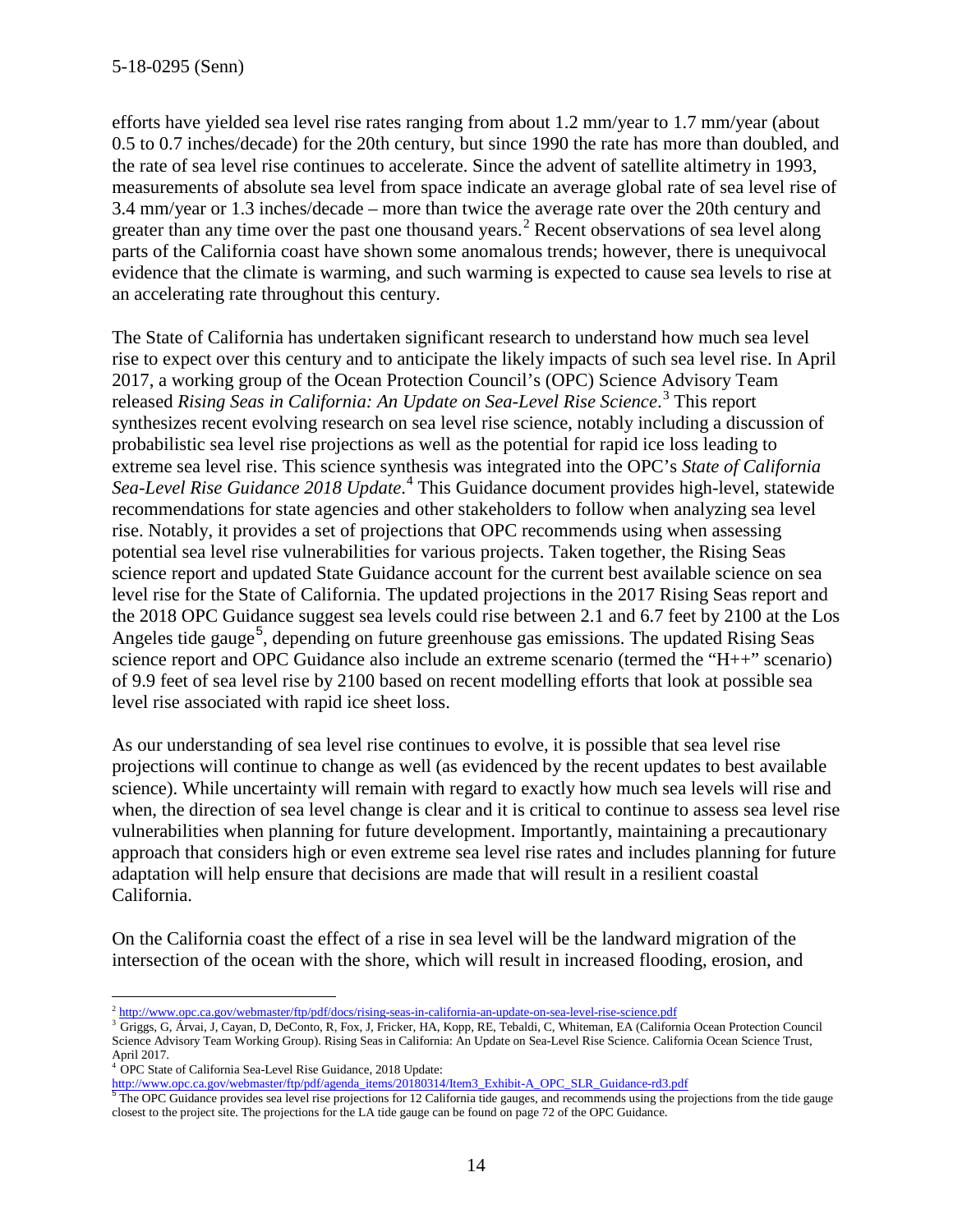storm impacts to coastal areas. On a relatively flat beach, with a slope of 40:1, a simple geometric model of the coast indicated that every centimeter of sea level rise will result in a 40 cm landward movement of the ocean/beach interface. For fixed structures on the shoreline, such as a seawall, an increase in sea level will increase the inundation of the structure. More of the structure will be inundated or underwater than is inundated now and the portions of the structure that are now underwater part of the time will be underwater more frequently. Accompanying this rise in sea level will be an increase in wave heights and wave energy. Along much of the California coast, the bottom depth controls the nearshore wave heights, with bigger waves occurring in deeper water. Since wave energy increases with the square of the wave height, a small increase in wave height can cause a significant increase in wave energy and wave damage. Combined with the physical increase in water elevation, a small rise in sea level can expose previously protected back shore development to increased wave action, and those areas that are already exposed to wave action will be exposed more frequently, with higher wave forces. Structures that are adequate for current storm conditions may not provide as much protection in the future.

Rising sea levels are exacerbating and will continue to intensify hazards along the shoreline, including inundation, storm flooding, erosion, saltwater intrusion into aquifers, and liquefaction. Some shoreline development will experience increasingly hazardous conditions over time; therefore, to ensure safety and structural integrity consistent with Section 30253 of the Coastal Act, development must be sited and designed in such a way that takes into account the anticipated impacts of sea level rise over the full time span of its economic life. Changing conditions could also alter the anticipated impacts of the development upon coastal resources. In particular, coastal resources such as beaches and wetlands that are located just inland of the sea could disappear if they are squeezed between rising sea levels and a fixed line of development on the shoreline, thus impacting public access, recreation, visual, and other coastal resources. Therefore, to be consistent with the Chapter 3 policies of the Coastal Act, proposed development must be sited, designed, and conditioned in such a way that considers the impact of the development upon coastal resources over its full economic life, avoiding and mitigating those impacts as appropriate.

#### **Public Trust Resources**

Coastal hazards and shoreline protective devices also raise public trust concerns. The common law public trust doctrine protects the public's right to access tidelands, submerged lands, and navigable waters, which the State holds in trust for the public's use and enjoyment. This doctrine is enshrined in California's Constitution, which provides in Article X, section 4, that no individual may "exclude the right of way" to any "frontage or tidal lands of a harbor, bay, inlet, estuary, or other navigable water in this State." Cal. Const. Art. X, Sec. 4. The Constitution further directs the Legislature to enact laws that give the most "liberal construction" to Article X, section 4, so that access to navigable waters of the State "shall be always attainable for the people."

As discussed above, future sea level rise will cause the landward migration of the intersection of the ocean with the shore and, thus, the tidelands and submerged lands that are public trust resources. To the extent that shoreline protective devices contribute to erosion and blockage of the natural inland migration of the beach and shoreline, and thus result in the loss of natural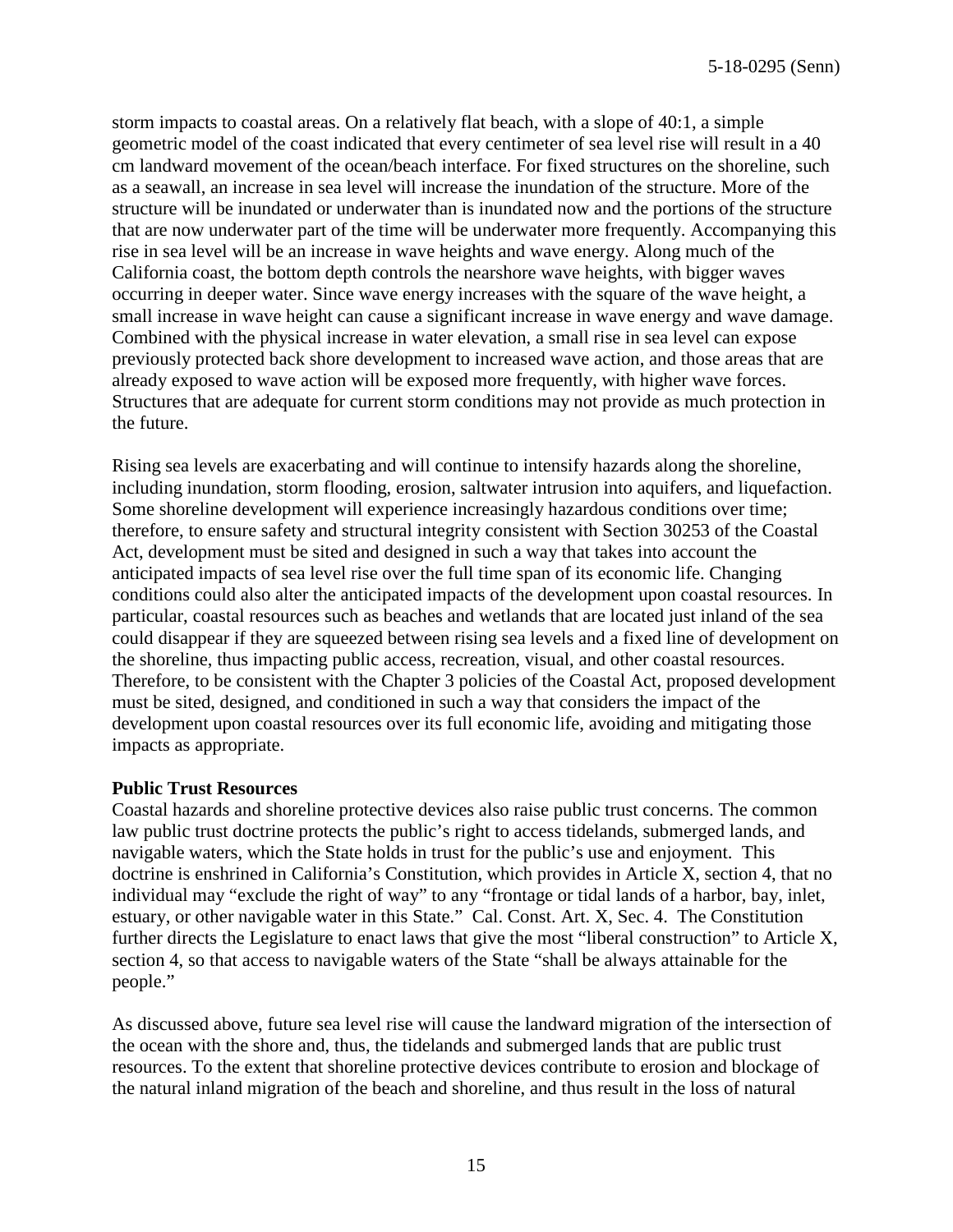beaches that allow the public to access tidelands and submerged lands, their construction is also inconsistent with the State's obligation to protect the public's right to access these areas. Knowing, as we do, that our understanding of how fast and how severe sea level rise will occur, and the precise impacts on particular coastal areas, is an evolving area of scientific inquiry, the Coastal Commission must act conservatively to manage public trust resources in a way that will protect them for future generations. For this additional reason, the Coastal Commission is unlikely to approve proposals for new development that, either now or sometime in the future, require shoreline protective devices, as their construction threatens public trust resources managed by the Coastal Commission.

Moreover, private residential uses are not public trust uses and the existence of private residential uses, such as the proposed project, on future public trust lands would conflict with the public's right to use and enjoy such lands.

#### **Site Specific Evaluation**

In order to evaluate whether the proposed development would be consistent with Coastal Act Section 30253, the applicant has submitted the Coastal Hazard & Wave Runup Study (GeoSoils, 3/12/18) and Response to California Coastal Commission Request for Additional Information (GeoSoils Inc., 5/25/18); collectively referred to as the Study. The Study concludes that coastal hazards are not expected to impact the proposed development over the next 75 years, including hazards from erosion, flooding, wave attack, or wave runup, even when considering impacts due to severe storm events and taking into consideration expected future sea level rise. Moreover, the coastal engineering consultant concludes that a shoreline protection device is not expected to be necessary over the 75-year life of the proposed development.

Regarding erosion in the project area generally and at the project site specifically, the Coastal Hazard & Wave Runup Study (1/31/18) states:

*"If we assume that the nourishment program was stopped and a very high, long term, erosion rate (not a seasonal rate) of 1.0 ft/yr, the shoreline may narrow by 75 feet over the 75 year life of the structure. This is still over 225 feet (presently about 300 feet) from the project and sufficient beach width to prevent wave attack from reaching the site. The beach can migrate about 150 feet landward/inland in the future and still NOT result in inundation of the site. In addition, the site is protected by the naturally occurring sand dune system at the back of the beach. This dune system provides wave runup protection in the unlikely event the beach erodes back to near the dune system. Because of the beach width, the natural dune system, and the required stabilization by beach nourishment, which will continue in the future, the site is reasonably safe from erosion hazards over the project 75 year life. However, even if the nourishment were to be stopped sometime in the future, it is unlikely that the shoreline will reach the site and impact the development."* 

#### The Study further states:

"*The modeling* [*CoSMoS*] *shows that the site is not significantly vulnerable to flooding or inundation during the 100 year wave event and 125 cm (4.1 feet) of SLR.*"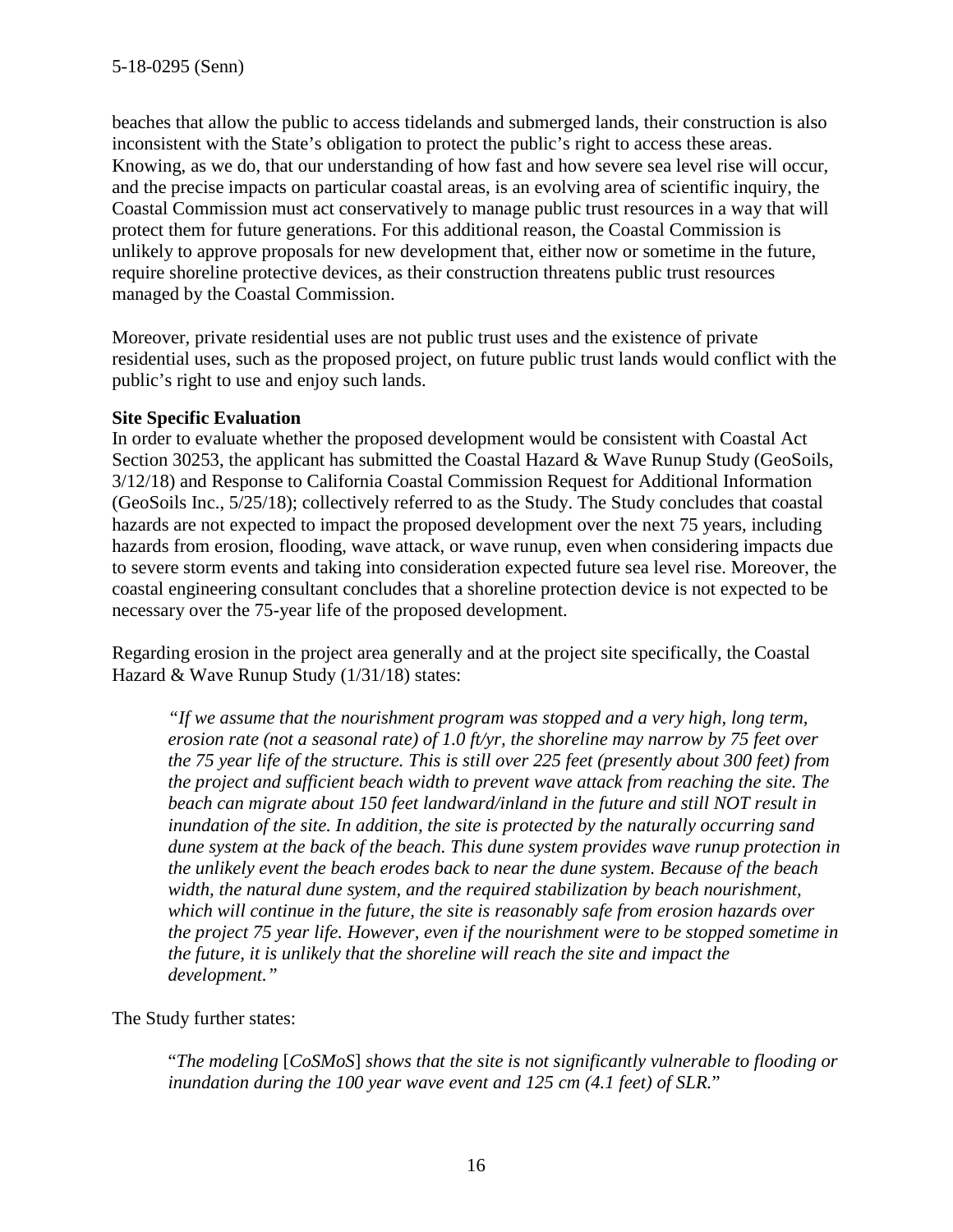The 4.1 feet of sea level applied by the project coastal engineer in the section cited above falls about midway between the updated projections in the 2017 Rising Seas report and the 2018 OPC Guidance, which suggest sea levels could rise between 2.1 and 6.7 feet by 2100 at the Los Angeles tide gauge, depending on future greenhouse gas emissions. The updated Rising Seas science report and OPC Guidance also recognize the possibility of an extreme scenario (termed the "H++" scenario) of 9.9 feet of sea level rise by 2100 associated with possible future rapid ice sheet loss.

Finally, the project coastal engineer concludes:

*"In conclusion, coastal hazards will likely not impact the proposed development property over the next 75 years. The proposed development will neither create nor contribute to erosion, geologic instability, or destruction of the site or adjacent area. There are no recommendations necessary for wave runup protection. The development is designed such it would reasonably not require shore protection over the economic life. The proposed project minimizes risks from flooding. However, the property is relatively lowlying and proper site drainage and drainage control will be necessary."*

Based upon all of the information provided by the applicant's coastal engineer in the coastal hazard Study, the applicant asserts that the proposed development is not expected to be threatened by erosion, flooding, or wave attack/wave runup over the 75-year life of the structure, even during severe storms and when expected future sea level rise is considered. Based upon the evidence contained in the Study, no future shoreline protection device is expected to be needed over the 75-year life of the proposed development. However, ocean fronting properties are inherently dynamic, and future conditions cannot be known with certainty. Further, although the applicant's coastal engineer cites CoSMos (above) in finding the site safe for 75 years, CoSMoS, the best available regional sea level rise modeling tool, shows that the *area around the site* (that is, the sandy public beach) may be significantly impacted by future sea level rise (see Exhibit 2). Moreover, as described above, the applicant's coastal engineer cites the CoSMoS mid-range estimate of future sea level rise.

#### **No Future Shoreline Protection**

Were it not for the project coastal engineer's detailed explanation that no shoreline protection device is expected to be needed over the life (75 years) of the proposed residential development, the project likely could not be found consistent with the public access, recreation, and hazards policies of the Coastal Act. If the proposed project included a shoreline protective device, it could not be found consistent with these Coastal Act policies. Because the site specific hazards analysis provided by the applicant's coastal engineering consultant maintains that, even with expected future sea level rise, the proposed development is not expected to be threatened by coastal hazards and so is not expected to need shoreline protection over the life of the development, the project can be found to conform with the hazards policies of the Coastal Act. In addition, based on the conclusions of the hazards analysis and with imposition of the special conditions described later in this report, the project can be found to conform with the public access and recreation policies of the Coastal Act.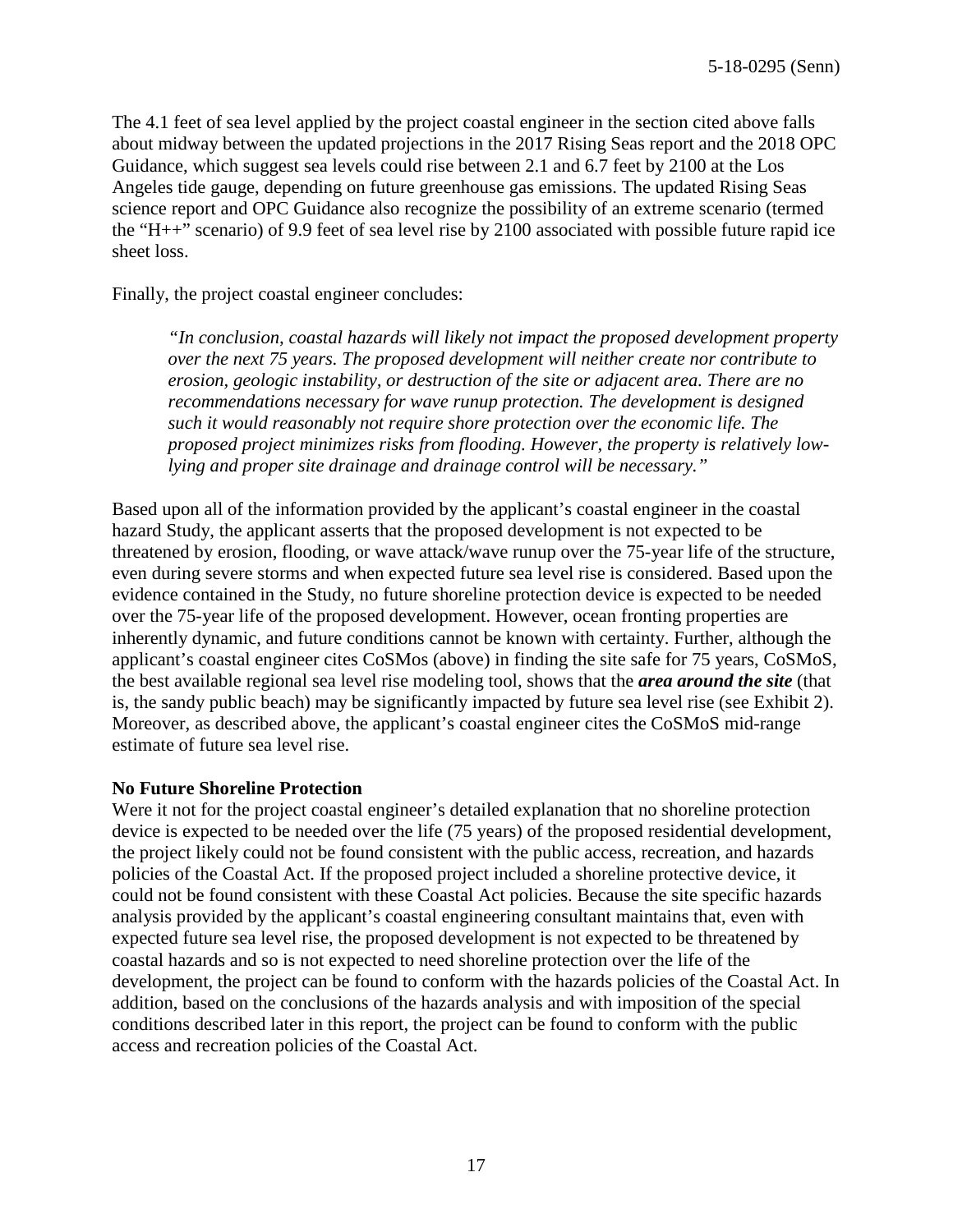Still, development adjacent to the ocean is inherently hazardous and predictions into the future cannot be known with certainty. Future certainty is further complicated by the unknown extent of future sea level rise, particularly the potential effects of rapid ice sheet loss. Understanding the risks and uncertainty, the Coastal Commission has a duty to manage coastal and public trust resources conservatively and to ensure that such risks are borne by the applicant proposing private development for their benefit, rather than the public. In the event that future conditions are not consistent with the current expectations expressed in the hazards analysis, or the project engineer's analysis is incorrect, the applicant and future owners must be made aware that loss of public beach, due to migration of the mean high tide line, and/or flooding from inland/Huntington Harbour may threaten the development; and that construction of a device to protect the development from shoreline hazards likely could not be found to be consistent with the public access, public recreation, and hazards policies of the Coastal Act, or the California Constitution and the public trust doctrine.

If, in the future, it turns out that the development is not structurally stable due to increased future wave action, sea level rise, or storm and tidal events, **Special Condition 3** is required to acknowledge that, as new development, the applicant has no right to a shoreline protective device for the project and, in fact, no future shoreline protective device will be constructed on site to protect the proposed development. Instead, the landowner must remove the development if (a) any government agency has ordered that the structures are not to be occupied due to coastal hazards, or if any public agency requires the structures to be removed; (b) essential services to the site can no longer feasibly be maintained (e.g., utilities, roads); (c) the development is no longer located on private property due to the migration of the public trust boundary; (d) removal is required pursuant to LCP policies for sea level rise adaptation planning; or (e) the development would require a shoreline protective device to prevent a-d above. **Special Condition 3** requires that if any of the proposed development becomes threatened by coastal hazards in the future, even though information presented by the applicant's engineer today finds that that is not expected, then the threatened development must be removed rather than protected in place. This condition recognizes that the applicant's consultant has found that the site is expected to be safe, while also recognizing that predictions of the future cannot be made with certainty, thereby ensuring that the risks of property damage or loss arising from sea level rise or other changed circumstances are borne by the applicant enjoying the benefits of new development, and not the public.

Additionally, **Special Condition 7** clarifies that the Commission's approval of this permit does not constitute a waiver of any public rights that may exist on the property and prohibits the applicant from using the permit as evidence of a waiver of any public rights that may exist on the property now or in the future. **Special Condition 7** also clarifies that the permit does not authorize the development to physically interfere with any public access rights that may exist at any future date.

The Commission finds that due to the possibility of storm waves, surges, flooding and erosion the applicant shall assume these risks as a condition of approval. Because this risk of harm cannot be completely eliminated, the Commission requires the applicant to waive any claim of liability against the Commission for damage to life or property which may occur as a result of the permitted development. The applicant's Assumption of Risk, Waiver of Liability and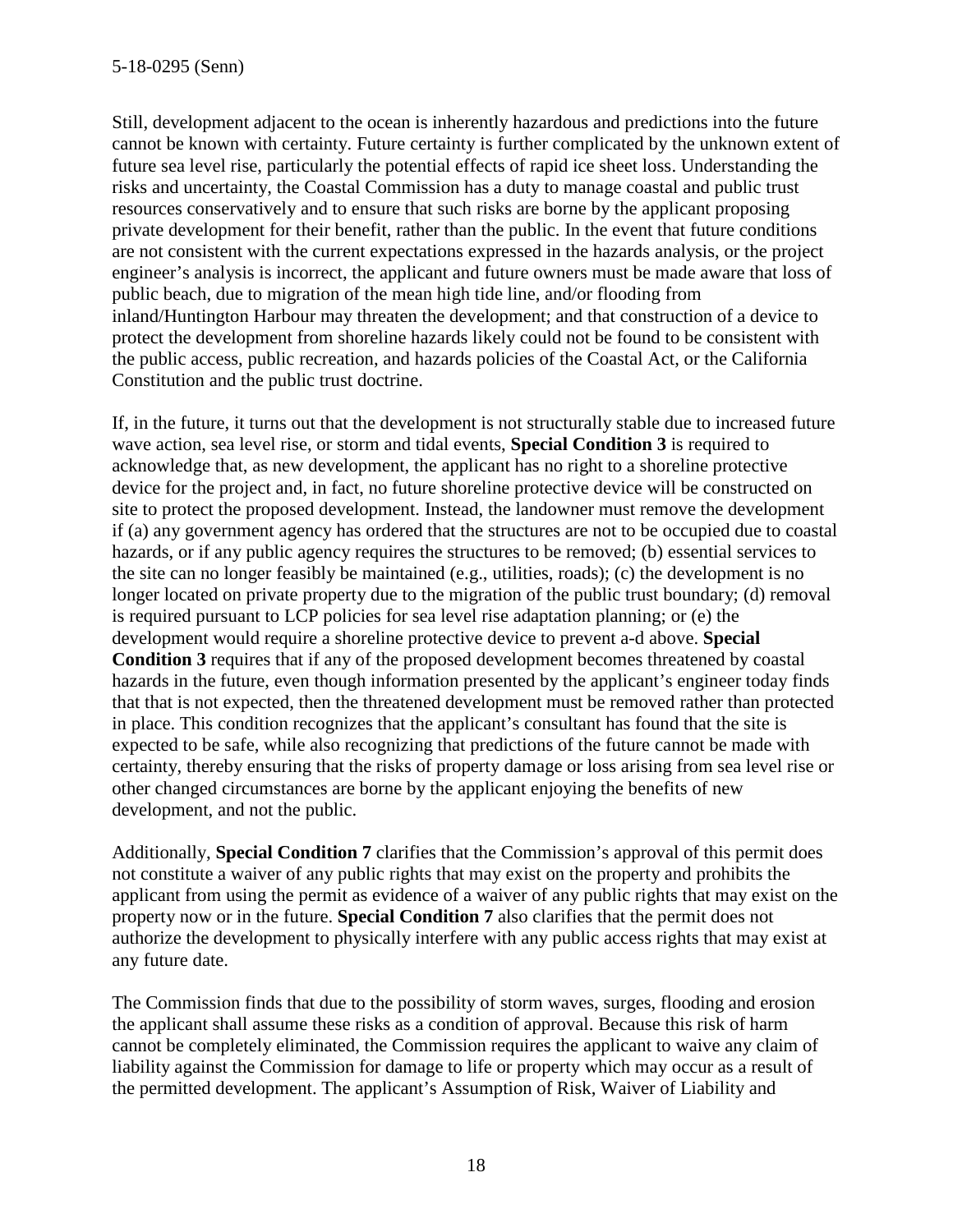Indemnity, as required by **Special Condition 8**, will show that the applicant is aware of and understands the nature of the hazards which exist on the site, and that may adversely affect the stability or safety of the subject development, and will effectuate the necessary assumption of those risks by the applicant.

In addition, the Commission imposes **Special Condition 9**, which requires the applicant to record a deed restriction on the property, acknowledging the risks inherent in undertaking development in this dynamic area and acknowledging that the degree of future risk cannot be known with certainty today. Additionally, **Special Condition 9** imposes the terms and conditions of this permit as restrictions on use and enjoyment of the property and provides any prospective purchaser and any future owners of the site with recorded notice that the restrictions are imposed on the subject property. Therefore, the Commission finds that the proposed project, as conditioned, is consistent with the hazards and shoreline development policies of the Coastal Act.

#### **2. Geotechnical**

A *Geotechnical Investigation* was prepared for the proposed development by NorCal Engineering, dated 4/13/2018. The applicant is proposing to support the proposed residence on a shallow mat foundation. The Geotechnical consultant reviewed the project stuructural plans, Sheets S-2 and S10, dated May 15, 2018, by AAA Engineering Design and states:

*"The plans are in accordance with the recommendations contained in our letter dated April 13, 2018 for the project, which recommends a mat foundation for the new structure."* 

#### **3. Hazards Conclusion**

Based upon the technical information provided by both the project coastal engineer and the project geotechnical consultant, the proposed development, as conditioned, can be found to be consistent with Section 30253 of the Coastal Act which requires that risks to life and property be minimized, that stability and structural integrity are assured, and that proposed development neither create nor contribute significantly to erosion, geologic instability, or destruction of the site or surrounding area. Approval of the project also is consistent with the Commission's obligation to manage and protect public trust resources.

#### **C. PUBLIC ACCESS**

Coastal Act Section 30210 states:

*In carrying out the requirement of Section 4 of Article X of the California Constitution, maximum access, which shall be conspicuously posted, and recreational opportunities shall be provided for all the people consistent with public safety needs and the need to protect public rights, rights of private property owners, and natural resource areas from overuse.*

Section 30214 of the Coastal Act states, in relevant part (emphasis added):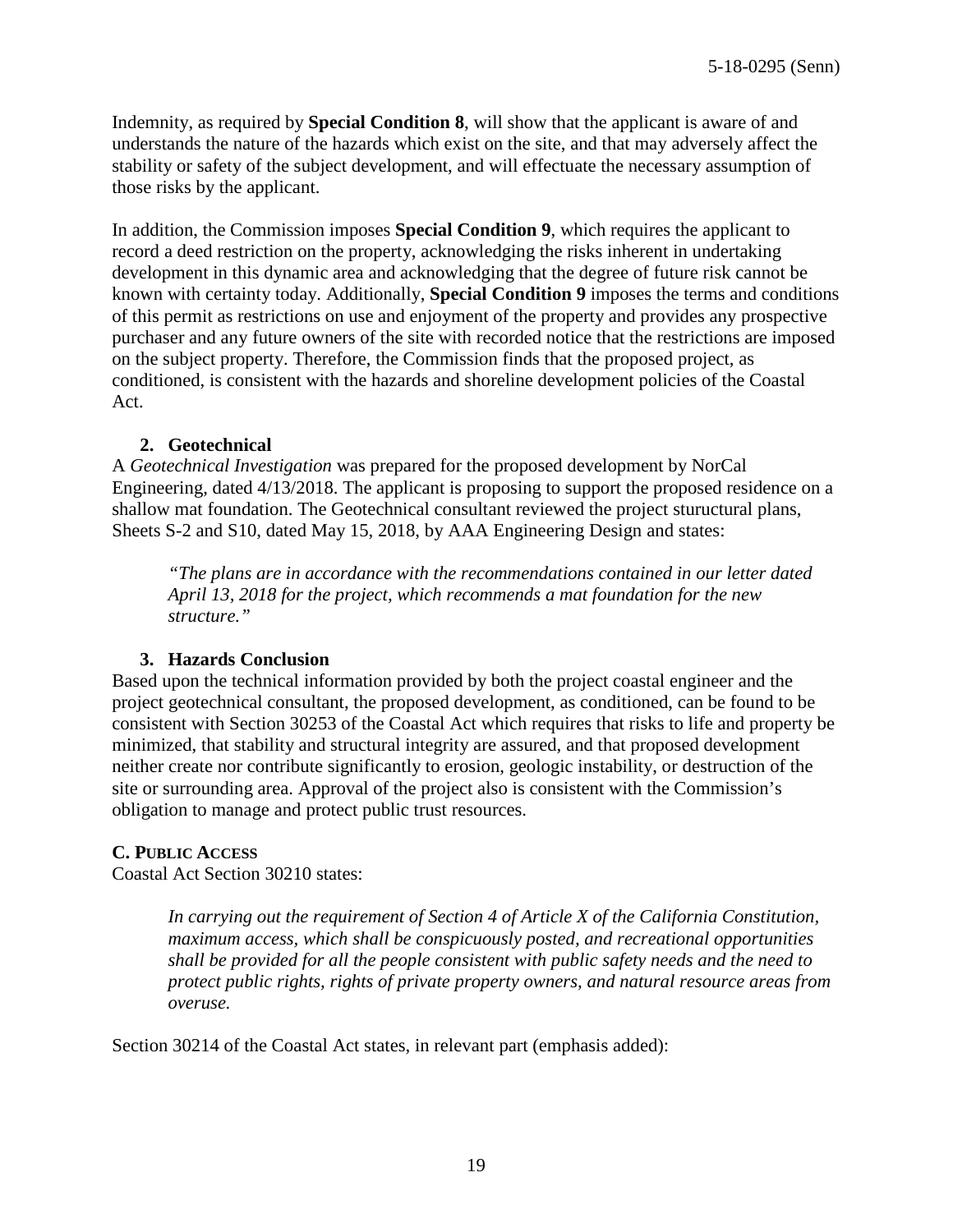- *(a) The public access policies of this article shall be implemented in a manner that takes into account the need to regulate the time, place, and manner of public access depending on the facts and circumstances in each case including, but not limited to, the following:*
- *(3) The appropriateness of limiting public access to the right to pass and repass depending on such factors as the fragility of the natural resources in the area and the proximity of the access area to adjacent residential uses.*
- *(4) The need to provide for the management of access areas so as to protect the privacy of adjacent property owners and to protect the aesthetic values of the area by providing for the collection of litter.*

Section 30221 of the Coastal Act states:

*Oceanfront land suitable for recreational use shall be protected for recreational use and development unless present and foreseeable future demand for public or commercial recreational activities that could be accommodated on the property is already adequately provided for in the area.* 

#### **1. Development Setback**

The project site is a beach fronting lot located within a row of beach fronting, residentially developed lots along South Pacific Avenue. Vertical access from South Pacific Avenue to the public beach is available immediately downcoast of the subject site at the  $7<sup>th</sup>$  Street streetend public access way and approximately 175 feet upcoast of the subject site at the  $8<sup>th</sup>$  Street streetend public accessway. The proposed residence would be constructed with a four inch setback from the seaward property line, on all three levels. No at-grade patio or deck is proposed. The proposed project will be located immediately adjacent to the public beach, with doors opening directly onto the beach.

The City requires no setback from the seaward property line. This insufficient setback standard was carried over from the previously certified County LCP for the area. This problematic setback represents one of the issues with the formerly certified LCP, among others, that will need to be addressed when the City submits an LCP amendment, for Commission review, to incorporate the Sunset Beach area into the City's otherwise certified LCP.

As reflected in the Coastal Act Sections cited above, the Coastal Act requires that public access to the shoreline be maximized. Coastal Act Section 30221 requires that oceanfront land suitable for recreational use be protected for recreational use, unless demand for such a use is or likely will be provided elsewhere in the area. With expected future sea level rise and resulting coastal erosion, it is likely that future demand for public recreational activities, such as use of the sandy beach, will need to be accommodated on smaller, narrower beaches. In addition, the population is expected to continue to increase. And so, the area of sandy beach will decrease while the demand for remaining sandy beach areas will only increase.

Section 30214 of the Coastal Act recognizes the inherent conflicts likely to arise when private property abuts public use areas, but the Act prioritizes public access needs. This means that the private property owner's need for privacy must be accommodated on the private property itself,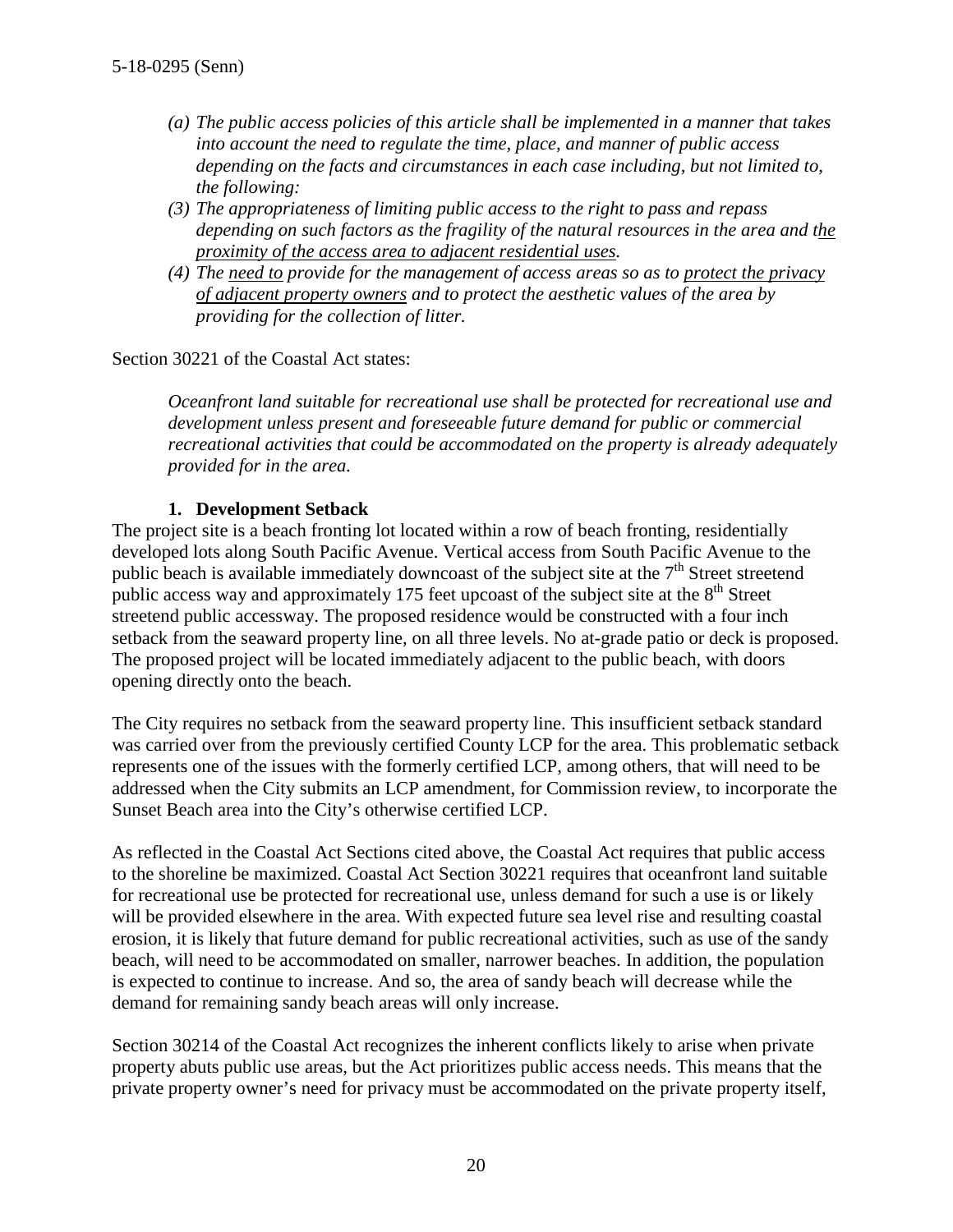not by burdening the increasingly limited public beach area available for public use. When such conflicts are not addressed at the planning/permitting stage of development, and adjacent residential development is allowed too close to public beach areas (as is proposed in this four inch setback case), the resulting lack of privacy could lead to future demands by residents to curtail public use of the public area in order to afford privacy. Sunset Beach is a public beach, and new development should not be allowed to be constructed in a manner that could foreclose the ability of the homeowner to maintain privacy. Although the applicant may not argue for this now, in the future or under future owners, this issue is likely to arise, especially as the beach narrows as it is expected to do, increasing demands on the public beach and concentrating the public area increasingly closer to the public/private border.

In addition to raising privacy issues, a four inch beachfront setback makes it impossible for the owner of the private residence to conduct normal maintenance activities typically necessary to maintain a residence without encroaching onto the public beach. For example, as proposed, the owner of the proposed residence would not be able to wash or repair the windows or paint or repair the residence on its seaward side, or other typical maintenance activities, without performing such work from the public sandy beach. The proposed residence includes large picture windows/sliding glass doors across the expanse of the seaward side of the residence. Moreover the proposed and any future construction activities at the site would also require incursion onto the public beach. These simple construction and regularly required maintenance activities would likely require construction scaffolding on the public beach in order to access the proposed three-story, minimally set back structure. Furthermore, to exit the proposed home on its seaward side, a resident would step directly onto public beach.

Moreover, generally, members of the public are uncomfortable congregating in areas too close to private residential development, effectively creating self-imposed buffer distances even though the entire area in question is public. As proposed, there will be no area on the private parcel that will function as a privacy buffer between the proposed three-story residence and the public beach. The three-story, 35-foot height of the proposed structure so close to the seaward property line will create a looming presence, further aggravating the likelihood and expanse of a selfimposed buffer. Without an adequate setback imposed on the private property, the close proximity of the residence effectively privatizes the public beach in front of the residence because the public is uncomfortable being so close to the residential structures and will not use that portion of the beach. The sense of privacy extending over an area that is actually public beach is further exacerbated by the fact that residents would step directly onto the public beach in exiting the seaward side of the home. Although the inferred sense that a public area is private might occur to some extent even with a minimum setback, if there is no setback at all, the perceived public/private boundary moves even further seaward, effectively reducing usable public beach area.

Although the sandy beach in this area is currently a wide beach, the width is expected to become more and more narrow as the sea rises. And while it is true that most beach-goers prefer to congregate closer to the ocean and prefer to look toward the ocean and not inland, as the beach narrows, which it will do with expected future sea level rise, beach-goers will be forced closer and closer to the private development. In addition, although at this time it is expected to continue into the future, there is no guarantee that the Army Corps led sand replenishment project, upon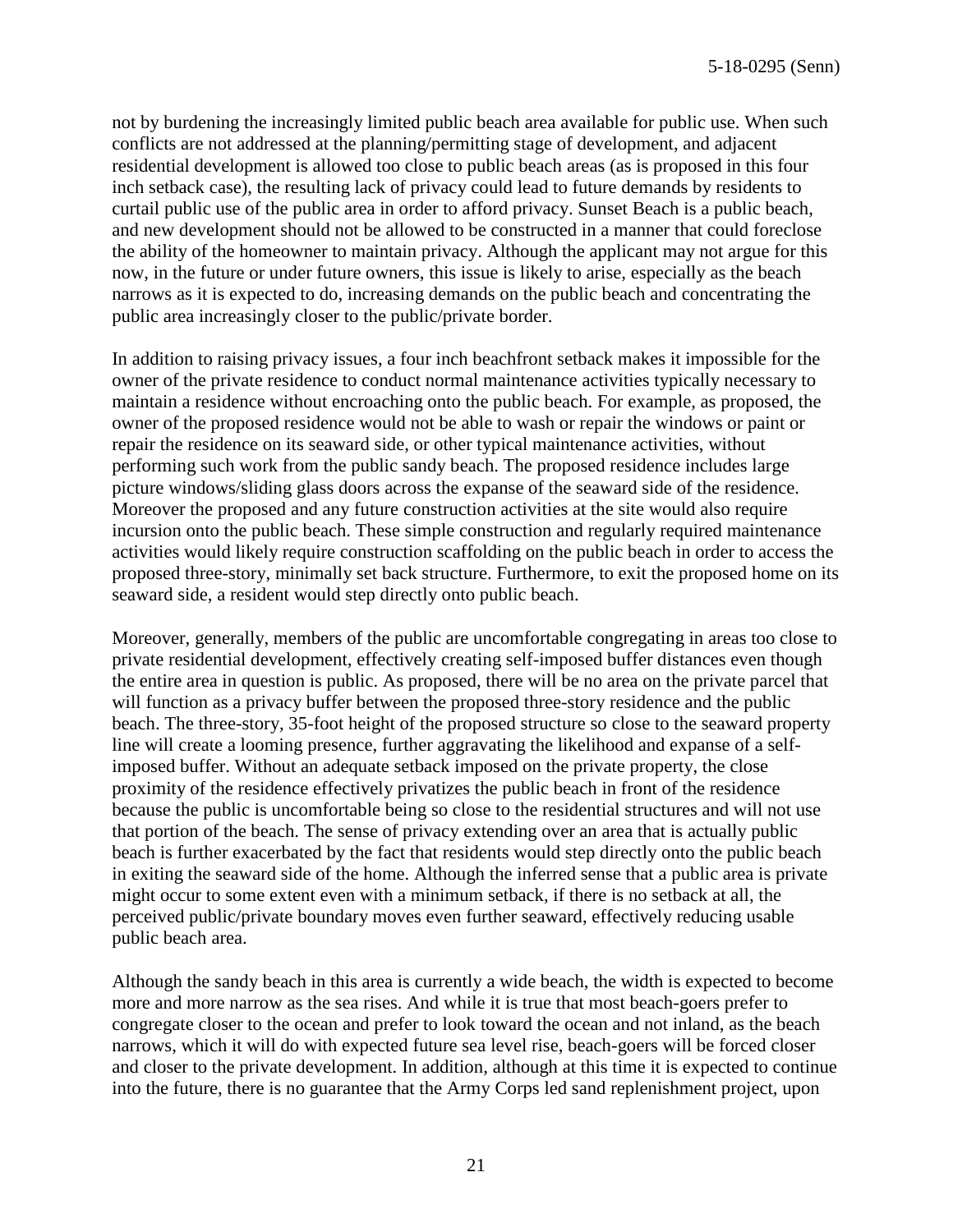which the beach width is dependent, will continue for the entire 75 year life of the proposed project. It has been suggested that because the sand replenishment is an Army Corps led project, it will certainly be in place for 75 years into the future. However, the fact that it is led by the Army Corps, does not assure its continuance with absolute certainty. Consider the Long Beach Naval Station, long a presence in the City of Long Beach. It was removed in the 1990s and the area converted to port uses. In the years prior to its removal, there was generally no expectation that it would be removed, but priorities shift and the actions of the federal government can change course.

Sea level rise is one factor to be considered now that was not a factor when the Commission certified the County's LCP for Sunset Beach (originally certified in 1982, with a comprehensive update approved in 1992). This is discussed in far greater detail in the preceding section of this staff report. As described there, scientific opinion overwhelmingly accepts that the seas are rising and that such rising will have significant impacts on existing, low-lying, coastal communities such as Sunset Beach. The only real sea level rise questions are not whether the seas are rising but by how much and how soon.

The best available regional sea level rise modeling tool for this area is USGS's CoSMoS. As reflected in the CoSMoS modeling, Sunset Beach is very vulnerable to impacts of sea level rise. Review of CoSMoS modeling in the immediate project vicinity indicates the currently wide sandy beach will likely narrow significantly over the 75-year life of the proposed residential development (see exhibit 2). Even though, at this time, it appears that the greatest and earliest threat to existing development in Sunset Beach may come from the harbor inland of the subject site rather than the ocean, the threat to the *size and extent of the public sandy beach* from the ocean is significant. Generally, the beach in Sunset Beach ranges in width (depending on season and location, and the time elapsed from the last USACOE nourishment activity) from approximately 350 to 400 feet. That is expected to narrow significantly with sea level rise over time. The exact extent of loss of sandy public beach is not known with certainty, but CoSMoS modeling mid-range sea level rise estimates suggest loss of all but a few feet, leaving the beach width at approximately 10 feet or less nearest to the subject site (see exhibit 2). If greater SLR estimates come to pass, the sandy beach will be reduced even further. In addition, impacts to the area of sandy beach should the USACOE led beach replenishment project cease or become less frequent could worsen this loss of sandy beach scenario.

Although the Coastal Hazard Analysis prepared for the project finds that the proposed residence is expected to be safe over its 75-year life, the same cannot be said for the current width of the public sandy beach. Even the applicant's coastal hazards analysis concedes that, with SLR on the order of 4.1 feet and in the absence of the USACOE beach replenishment, the beach width in front of the subject site would be expected to recede to a width of 225 feet (the distance between the subject site and the shoreline), a reduction of seventy-five feet.<sup>[6](#page-21-0)</sup> CoSMoS modeling, however, suggests that with 4.1 feet of sea level rise and during a 100 year flood event the beach near the site will virtually disappear (Exhibit 2). This is all to say that as the beach width narrows with sea level rise, greater pressure will be put on the limited area of public sandy beach that

<span id="page-21-0"></span> $\overline{a}$ <sup>6</sup> *"Figure 1[of the 2/13/18 Geosoils response] shows that under 125 cm (4.1 feet) of SLR the shoreline is still about 40 feet from the site. This assumes that NO nourishment takes place, which is very unlikely."*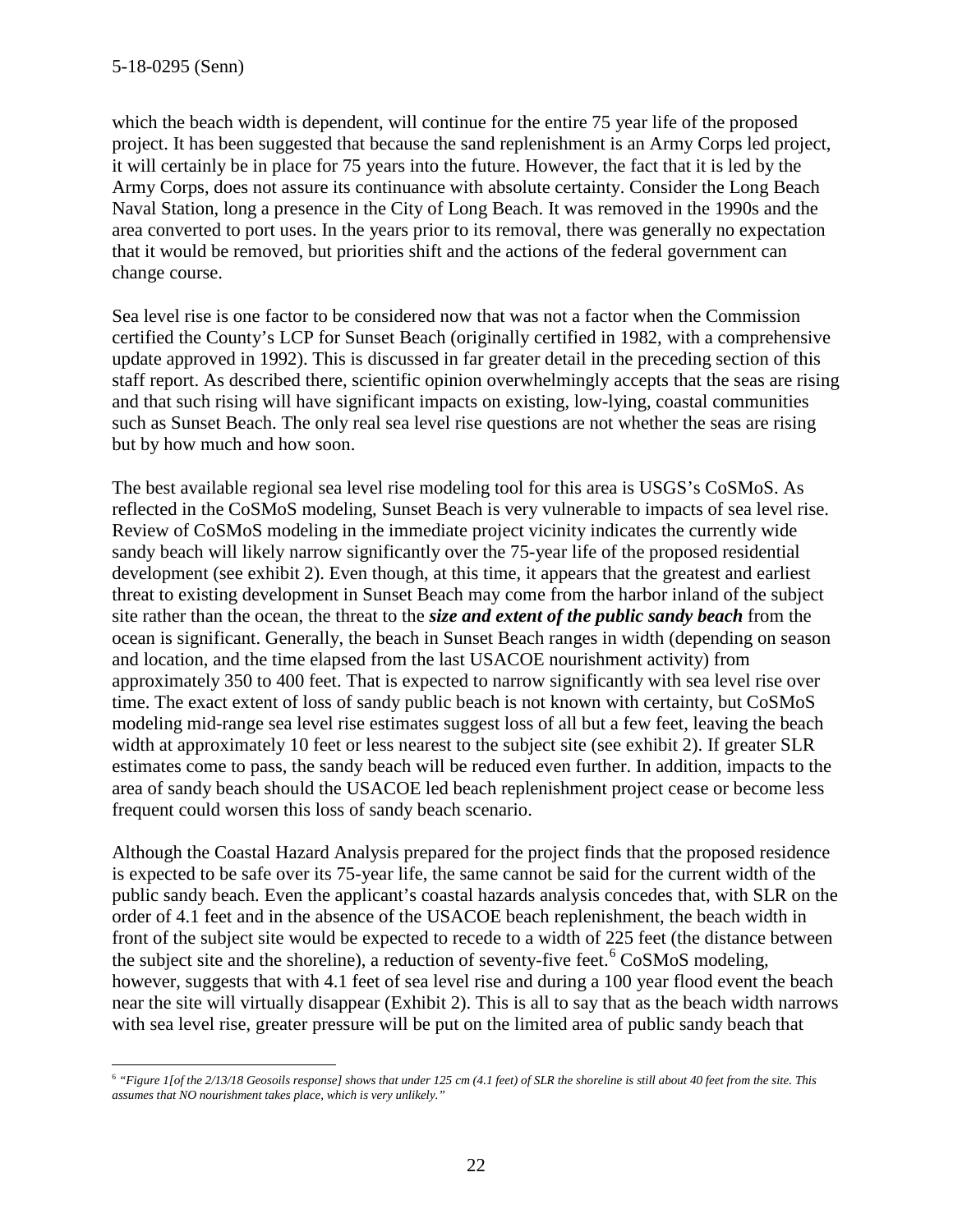does remain, especially when taken together with expected continued population growth. Development allowed too close to the public sandy beach area (i.e. allowed with a four inch setback) would have the effect of further constraining areas of sandy beach available for public use for the reasons described above. This reinforces the need to increase the seaward setback as necessary to maximize public use of the sandy beach area remaining available to the public as the beach narrows due to SLR.

It is important to note that the intent of imposing a seaward setback is to, among other things, preserve public access opportunities as sea level rises. The purpose of the five foot setback is not intended to make the project safe from hazards associated with sea level rise, but rather to recognize that sea level rise will decrease the area of sandy beach available for public use, which will only intensify the conflict between the public's right to use the beach area and the residents of private development constructed too close to that beach area. The impact of sea level rise on public recreational use of sandy beach areas will occur not only at Sunset Beach, but at virtually all sandy beach areas, further aggravating the loss of public recreational opportunities and the ability of the public to enjoy sandy public beaches throughout the state. Sea-level rise and erosion that results in loss of public beach will occur gradually, meaning that requiring even a minimal 5-foot setback to minimize the loss of public beach due to sea-level rise will allow for meaningful public access for years if not decades longer than would otherwise be the case.

The Commission recognizes the historic pattern of development on beach fronting properties in Sunset Beach over the last few decades has been to allow a zero or minimal setback from the seaward property line. Many homes have been constructed with no or very minimal beachfront setback, including a number recently approved by the Commission. The Commission re-assumed permit issuing authority for the Sunset Beach area following its annexation into the City of Huntington Beach in 2011, and the resultant lapse of the County LCP for the area. Since that time the Commission has approved six projects with zero or minimal (less than 2 foot) setbacks from the seaward property line. In addition, the Commission also approved one project with a seaward setback ranging from 2'9" to 6'3".<sup>[7](#page-22-0)</sup> Additionally, numerous projects were approved by the County under its nearly 30 years of LCP authority. The County's certified LCP also allowed limited encroachments onto the public beach area, further contributing to the issues raised by inadequate seaward setback requirements. However, as vulnerability to sea level rise has been documented, the Commission has recently been imposing minimal yard setbacks in areas where they had not done so previously.

For example, the City of Newport Beach Implementation Plan, which was recently approved by the Commission, requires minimum beachfront setbacks of 20 feet from the seaward property line. The City of Newport Beach certified Implementation Plan (IP) includes the following sections: Section 21.18.030 *Residential Coastal Zoning Districts General Development Standards*, Table 21.18-2 *Development Standards for Single-Unit Residential Coastal Zoning Districts* requires a 20-foot setback from the front (seaward) property line for primary structures; Section 21.30.015 *General Site Planning and Development Standards*, Subsection 21.30.015 D.2.d states: "*2. Considerations. In reviewing a coastal development permit application for* 

<span id="page-22-0"></span> $\overline{a}$ 7 5-17-0017 (Redhill) zero foot setback; 5-16-0419 (Von Blasingame) zero foot setback; 5-15-1294 (Bassaly) zero foot setback for two new residences; 5-13-0685 (Senn) setback ranges from 4" – 1'6"; 5-13-065 (Valenzuela) setback ranges from 2'9" – 6'3"; 5-12-014 (Small) setback ranges from  $7" - 1$ '.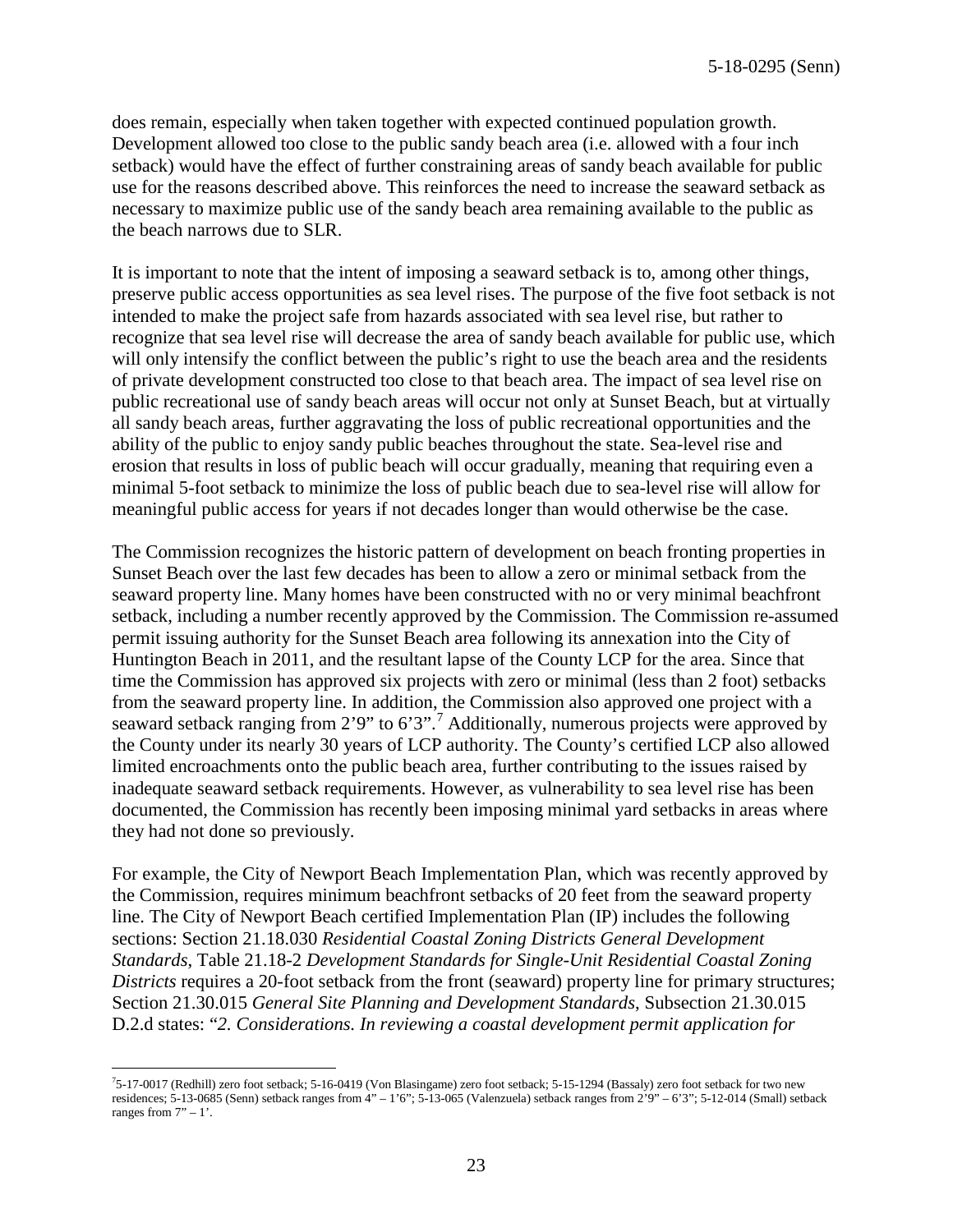*development along the waterfront, the review authority shall consider the following: … d. The development's ability to enhance public access to State tidelands and shoreline areas through project siting and design or conditions of approval*; …" The beach in Newport Beach, similar to Sunset Beach, is also currently fairly wide. The Commission's recent (9/8/16) action on the Newport Beach LCP IP represents a recent Commission action on an appropriate seaward setback requirement for residential development adjacent to a sandy public beach. Although the smaller lot sizes in Sunset Beach would likely require some adjustment to the actual minimum setback requirement, this recent IP action supports the likelihood that a minimum setback of at least five feet would likely be appropriate when the City of Huntington Beach amends its LCP to include the Sunset Beach area. The City of Newport Beach is the downcoast, adjacent neighbor of the subject City of Huntington Beach, both in Orange County.

An example of where the Commission imposed a five foot seaward setback where limited setbacks had been accepted in the past by both the local government and the Commission in the general project area is 5-16-0757 (Greene). The Greene project location also fronts on a wide, sandy public beach, but in Playa del Rey, in Los Angeles County. The Greene project proposed a one and a half foot setback on the ground level and zero foot setback for the upper level deck from the seaward property line. In that case, even though reduced setbacks from the seaward, beachfront property line had historically been approved by the Commission and local government in the past, the Commission imposed a minimum five-foot setback from the seaward property line. The Commission made similar findings in that case as described above.

In addition, the Commission recently (August 10, 2018) approved two projects (5-17-0678 and 5-17-0680, Bassaly) similar to the currently proposed project, also located on South Pacific Avenue in Sunset Beach. In those cases the Commission required a five foot setback (rather than the proposed zero foot setback) at the ground floor level (excluding at-grade decks and patios). In that case the applicant for both projects proposed a public access improvement program intended to offset impacts due to the reduced setback. In imposing the five foot seaward setback only at the ground level, the Commission recognized the past history of allowing the zero foot setbacks in the area and the public access improvement program proposed by the applicant. However, the Commission indicated that going forward a minimum five foot setback for all levels is appropriate for beachfront development in Sunset Beach.

Except for Sunset Beach, virtually all coastal jurisdictions require a setback from the seaward property line, including the Orange County coastal jurisdictions of Seal Beach, Newport Beach, Laguna Beach, Dana Point and San Clemente. In Huntington Beach other than Sunset Beach, residential development is located inland of Pacific Coast Highway (with the unique exception of a pre-coastal condominium development). Development fronting on Huntington Harbour is required to be set back 10 feet. The practice in Sunset Beach of allowing zero seaward setbacks is the anomaly.

Moreover, setbacks are always required from neighboring development and from streets. A setback that protects the public right to use of the sandy public beach is no less important than protecting vehicular street access and protecting neighbors' privacy. In this area of Sunset Beach, the City requires that residential development be setback 3 feet from other residentially zoned lots. The three-foot setback from the property line adjacent to other residential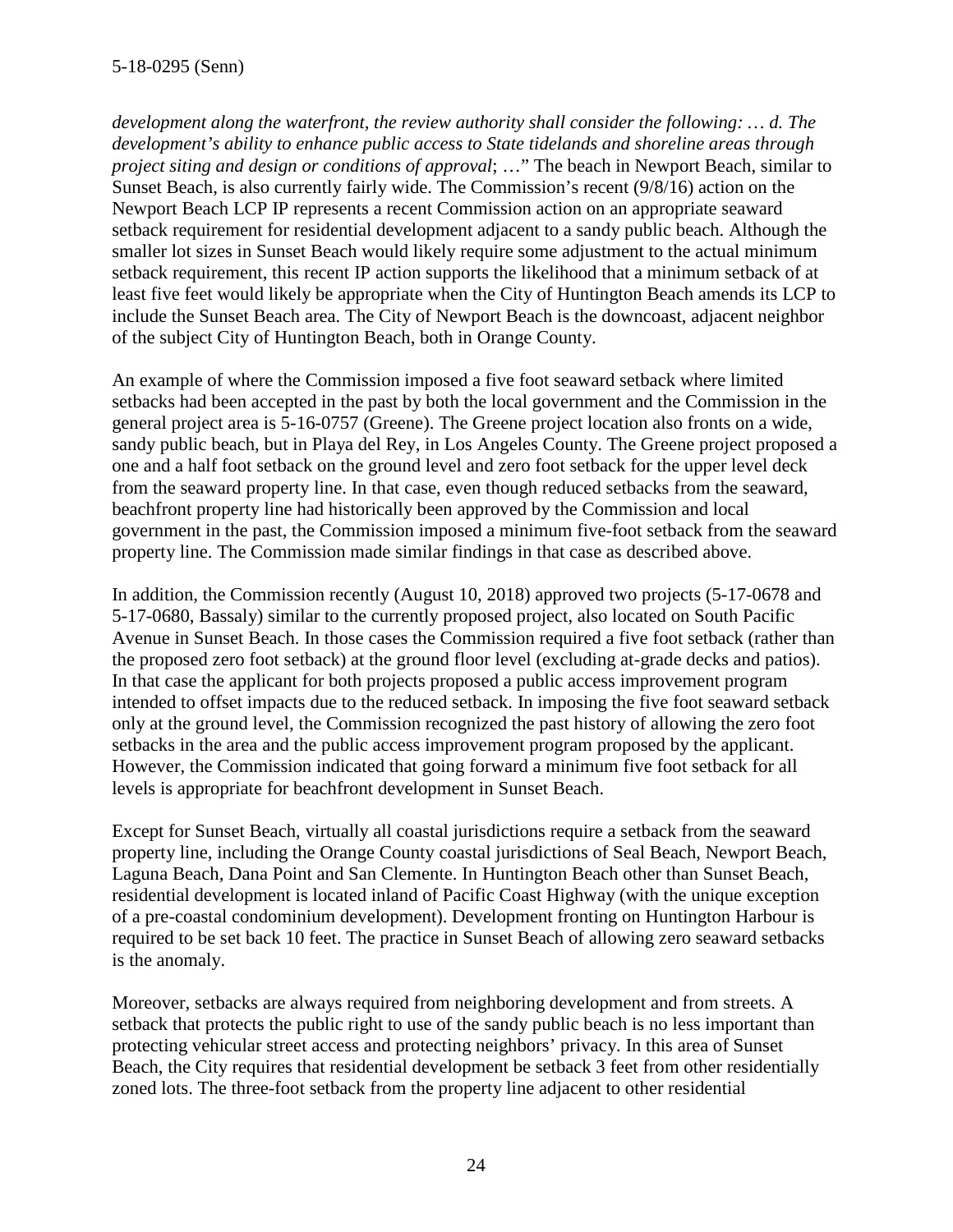development represents the minimum necessary to accommodate privacy and the ability to conduct routine maintenance without spilling beyond the private property lines onto a neighbor's lot. Taken together, the two residential structures are setback six feet from each other. Development adjacent to a public sandy beach should be setback at least as much as private residential developments are setback from each other because the need for residential privacy would be greater from a public beach due to: greater exposure along the entire seaward side of the residence which is visible to the public; no walls or fences or private landscaping could be accommodated on-site due to the absence/narrowness of the setback; and, due to the greater number of people using the public beach compared to the number of people within setbacks between residential developments.

However, it must also be recognized that the area immediately seaward of the beachfront properties in Sunset Beach is somewhat separated from the area of primary sandy beach use by the public due to the presence of a vegetated berm/sand dune located within the area approximately 20 - 40 feet seaward of the private property lines. In some ways, it is this berm that unofficially delineates the de facto private/public boundary. Between this berm and the private residential lots (and to some extent within the berm itself), private encroachments have historically been allowed (under the formerly certified LCP for the area)<sup>[8](#page-24-0)</sup>. However, with sealevel rise, at some point the area between the berm and residential development may be the only public beach remaining in this area, which would be limited even more by encroachments and private use of beachfront areas caused by the lack of adequate setbacks. Therefore, more recently, applicants for development on beachfront lots in these areas have removed existing encroachments and new encroachments have not been proposed.<sup>[9](#page-24-1)</sup>

In any case, the Commission must not be bound by past decisions that do not stand up under current information and conditions. In light of sea-level rise, the Commission has become increasingly concerned by the impacts of reduced setbacks on public access when reviewing proposed projects. As described previously, in the Bassaly projects, the Greene project, and the City of Newport Beach LCP IP, all recent Commission actions, the Commission has found that public access is not maximized with no or minimal setbacks. Rather, the Commission has, most recently, required a minimum of five-foot seaward setback with the Bassaly (first floor) and Greene projects and 20-foot seaward setback in the Newport Beach LCP. There is no valid reason to maintain an inadequate setback standard simply because it has been allowed in the past.

As proposed, the project would not maximize public access as required by Section 30210 of the Coastal Act. In addition, Coastal Act Section 30221 requires that oceanfront land suitable for recreational use shall be protected for recreational use. With expected future sea level rise, the area of sandy beach available to the public will decrease, while population and demand will only increase. The proposed project will not protect land suitable for recreational use (the sandy public beach area), inconsistent with Section 30221. Finally, the proposed project will not balance the competing demands of public use and privacy in a manner that emphasizes public recreation and access, as is required by Section 30214 of the Coastal Act. Therefore, as

 $\overline{a}$ 

<span id="page-24-0"></span><sup>8</sup> The formerly certified LCP allowed *temporary uses and structures accessory to residential development on contiguous Sunset Beach Residential properties subject to a Coastal Development Permit and a Public Property Encroachment Permit.*<br>9 5 13 0017 (D. J. J.), 5 17 0504 (D. J.), 5 16 0410 (M. J. D. J.), 5 12 0679 (S. J.), 5 12 0650 (M

<span id="page-24-1"></span> <sup>5-17-0017 (</sup>Redhill); 5-17-0524 (Perricone); 5-16-0419 (Von Blasingame); 5-13-0678 (Senn); 5-13-0650 (Valenzuela); also 5-15-0420 (Smith-Alakor) did not have existing encroachments and no new encroachment was proposed.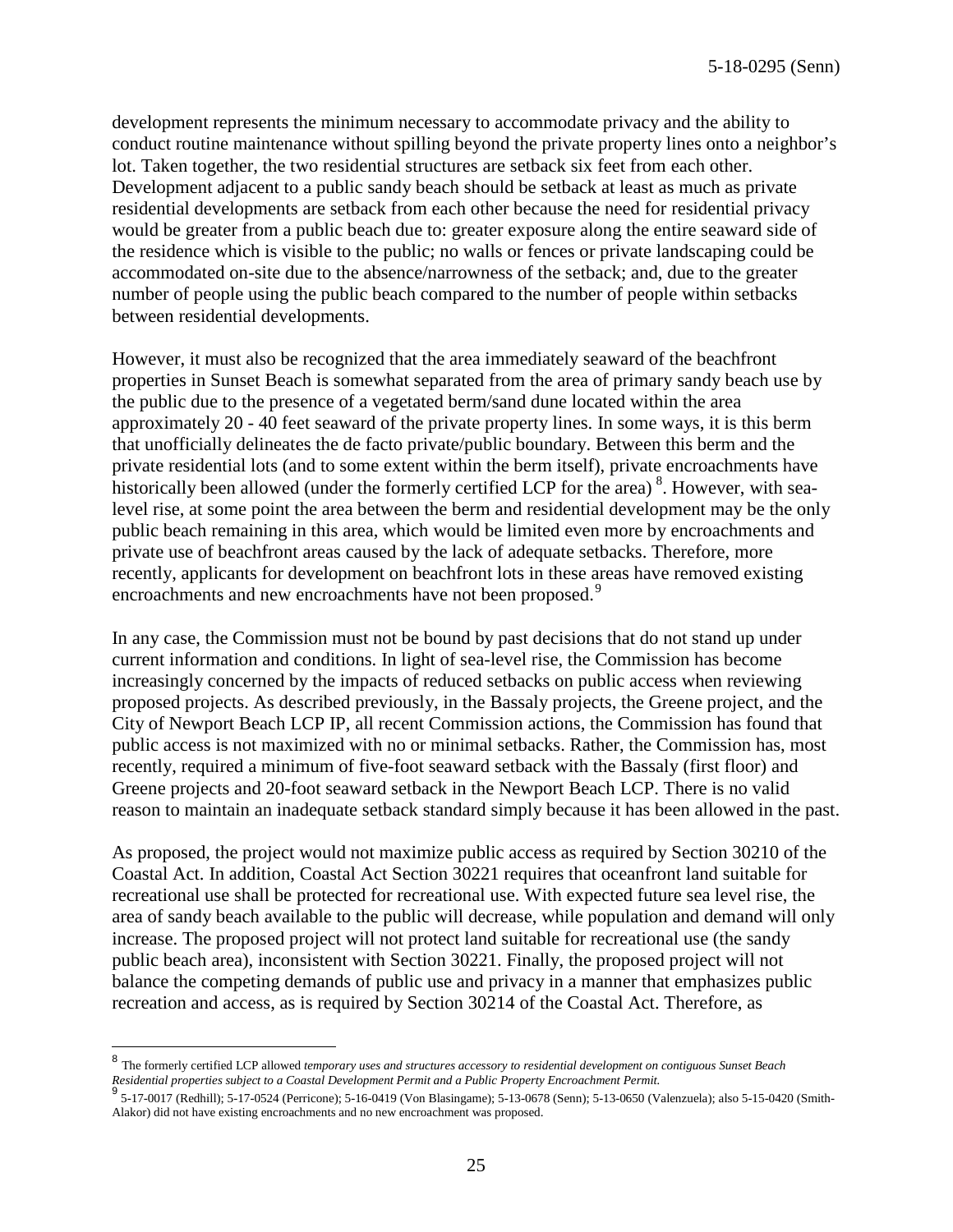proposed, the project is inconsistent with Sections 30210, 30221, and 30214 of the Coastal Act. However, if the proposed residence were setback a minimum of five (5) feet from the seaward property line, some of the pressure due to the public/private interface described above could be reduced. A minimum five-foot structural setback from the seaward property line would allow the applicant to conduct routine maintenance on the structure from within the private property lines, without encroaching onto public beach area. Additionally, a five-foot seaward setback would provide space that could provide a degree of privacy for residents of the proposed structure. Moreover, the effects of the "self-imposed" buffer would also be reduced.

Therefore, the Commission imposes **Special Condition 1**, which requires that the proposed development be setback a minimum of five feet from the seaward property line on both the ground floor and all upper levels (including balconies), and that prior to the issuance of the permit, the applicant submit revised plans reflecting these required changes, for review and approval by the Executive Director. Ground-level decks would be allowed in the setback area. The Commission further finds that an even greater setback than required by **Special Condition 1** may be appropriate, and that this issue should be carefully evaluated as part of the future LCP amendment to incorporate this annexed area into the City's LCP. In this case, imposition of a minimum five-foot setback from the seaward property line should be considered the minimum setback necessary to allow for normal construction, repair and maintenance activities of the residence on site to occur on the applicant's property without requiring encroachment into public beach, provide a minimum privacy buffer, avoid the appearance of privatization of the public sandy beach area, and generally help to minimize potential conflicts between private property owners and members of the public visiting Sunset Beach. Only as conditioned, can the proposed development be found to be consistent with the public access and recreation policies of Chapter 3 of the Coastal Act.

#### **2. Encroachments**

The Coastal Act requires that public access and recreation be maximized. The subject site is located adjacent to a wide, sandy public beach and adjacent to the  $7<sup>th</sup>$  Street streetend public accessway. Vertical public access is also available  $175$  feet upcoast at the  $8<sup>th</sup>$  Street streetend public accessway. Lateral public access along the wide sandy beach is available seaward of the oceanfront property line at the subject site. (**Exhibit 1**, Vicinity Map and Aerial Photo). All existing encroachments seaward of the property line and into the  $7<sup>th</sup>$  Street right of way (including stair, gate, wood deck, planter, and fencing) are proposed to be removed with the proposed development. In order to assure that all existing encroachments beyond the property lines are removed as proposed by the applicant, the Commission imposes **Special Condition 2** which requires that the removal of the encroachments be carried out as proposed.

The proposed development, as conditioned by Special Conditions 1 and 2, will not adversely affect the public's ability to gain access to, and/or to use the coast and nearby recreational facilities. Furthermore, as conditioned to require a waiver of future shoreline protection (**Special Condition 3**), approval of the proposed development further ensures protection of coastal public access by avoiding potentially significant adverse impacts to the beach which are generally known to occur with placement of shoreline protective devices on or near the beach. (See discussion above.) Therefore, the proposed development, as conditioned, conforms to Section 30210 of the Coastal Act. As required by Section 30604(c) of the Coastal Act, the Commission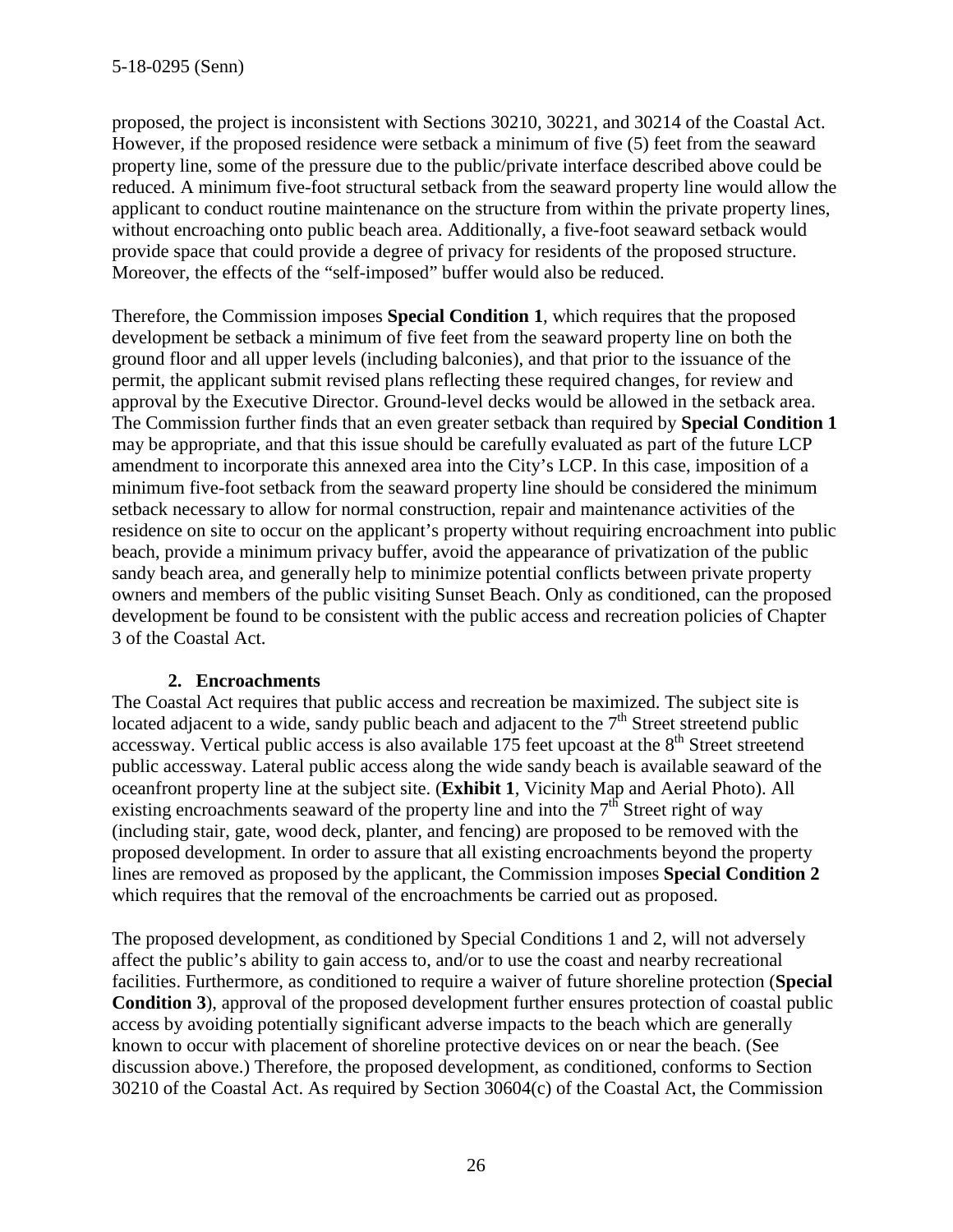hereby finds that the proposed development, as conditioned, is in conformity with the public access and public recreation policies of Chapter 3 of the Coastal Act.

#### **D. WATER QUALITY**

Section 30230 of the Coastal Act states:

*Marine resources shall be maintained, enhanced, and where feasible, restored. Special protection shall be given to areas and species of special biological or economic significance. Uses of the marine environment shall be carried out in a manner that will sustain the biological productivity of coastal waters and that will maintain healthy populations of all species of marine organisms adequate for long-term commercial, recreational, scientific, and educational purposes.* 

Section 30231 of the Coastal Act states:

*The biological productivity and quality of coastal waters, streams, wetlands, estuaries, and lakes appropriate to maintain optimum populations of marine organisms and for the protection of human health shall be maintained and, where feasible, restored through, among other means, minimizing adverse effects of waste water discharges and entrainment, controlling runoff, preventing depletion of ground water supplies and substantial interference with surface waterflow, encouraging waste water reclamation, maintaining natural vegetation buffer areas that protect riparian habitats, and minimizing alteration of natural streams.*

The proposed development has the potential for construction and post-construction discharge of polluted runoff from the project site into coastal waters, either directly or via the community's storm drains, which ultimately flow to the sea. The applicant is proposing measures to address these water quality concerns, including directing site drainage to planter and permeable areas onsite.

Special **Condition 4** requires the project to conform to the site drainage plan as proposed, but as modified by the required minimum setback. (**Exhibit 3**). In addition, the Commission imposes **Special Condition 5** which identifies construction related measures to be incorporated into the project during construction. By incorporating these water quality protection measures into the proposed development, as conditioned, the project minimizes the effect of construction and post-construction activities on the marine environment. Therefore, the Commission finds that the proposed development, as conditioned, conforms to Sections 30230 and 30231 of the Coastal Act regarding the protection of water quality to promote the biological productivity of coastal waters and to protect human health.

#### **E. DEVELOPMENT**

The development is located within an existing developed area and is compatible with the character and scale of the surrounding area. However, the proposed project raises concerns that future development of the project site potentially may result in a development which is not consistent with the Chapter 3 policies of the Coastal Act. Section 30610(a) of the Coastal Act provides that certain improvements to existing single-family homes do not require a coastal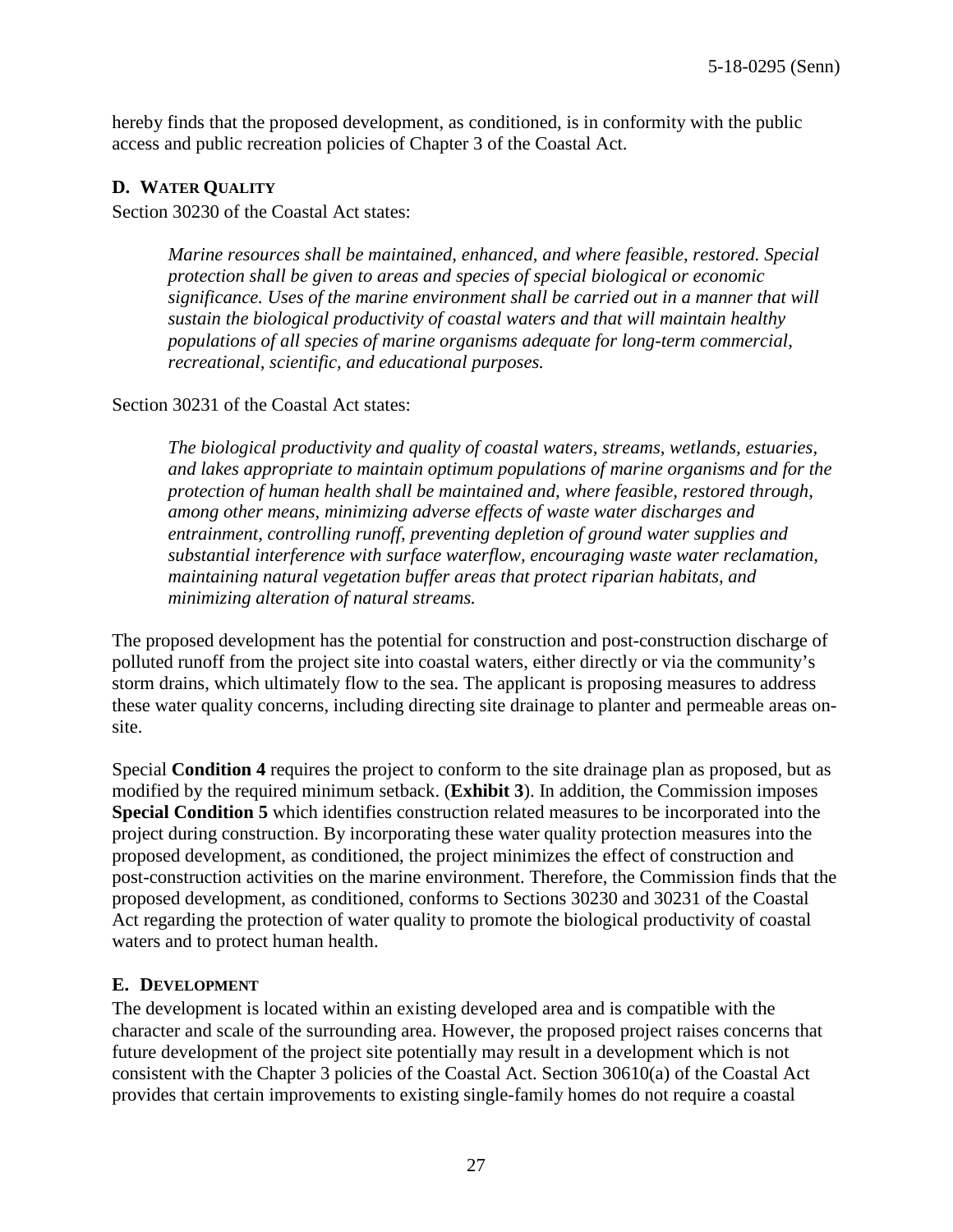development permit, subject to Section 13250 of the Commission's regulations, which lists certain improvements to single-family structures that require a coastal development permit because they involve a risk of adverse environmental effect, including those improvements to a structure that is located on a beach (13250(b)(1)). The Commission finds that exemption from coastal development permit requirements for certain improvements to existing single-family homes per section 30610(a) does not apply to the proposed single-family structure because it is located on a beach. Thus, to assure that future improvements are consistent with the Chapter 3 policies of the Coastal Act, the Commission finds that it is necessary to impose **Special Condition 6** prohibiting the construction of future improvements to the proposed single-family structure without first obtaining an amendment to this permit or a new coastal development permit. Therefore, as conditioned, the development conforms to the Chapter 3 policies of the Coastal Act.

#### **F. DEED RESTRICTION**

To ensure that any prospective future owners of the property are made aware of the applicability of the conditions of this permit, the Commission imposes **Special Condition 9**, requiring that the property owner record a deed restriction against the property, referencing all of the above special conditions of this permit and imposing them as covenants, conditions and restrictions on the use and enjoyment of the property. Thus any prospective future owner will receive notice of the restrictions and/or obligations imposed on the use and enjoyment of the land including the risks of the development and/or hazards to which the site is subject, and the Commission's immunity from liability. Therefore, the Commission finds that the proposed development, as conditioned, conforms to the Coastal Act by ensuring that any successors-in-interest have proper notice, recorded against the subject parcel, of the proposed development's required mitigation measures that mitigate the development's impacts on coastal resources.

#### **G. LOCAL COASTAL PROGRAM**

Coastal Act section 30604(a) states that, prior to certification of a local coastal program ("LCP"), a coastal development permit must be issued upon a finding that the proposed development is in conformity with Chapter 3 of the Act and that the permitted development will not prejudice the ability of the local government to prepare an LCP that is in conformity with Chapter 3. Orange County's LCP for Sunset Beach was effectively certified in 1982 and updated in 1992. However, Sunset Beach was annexed into the City of Huntington Beach effective August 2011. This annexation terminated the County's LCP permitting jurisdiction for the area. The Sunset Beach annexation area has not yet been incorporated into the City of Huntington Beach certified LCP. Thus, there is not currently an effective certified LCP for Sunset Beach and, therefore, the Chapter 3 policies of the Coastal Act provide the standard of review for coastal development permits in the area. The previously certified Sunset Beach LCP may be used as guidance as appropriate. As conditioned, the proposed development is consistent with the Chapter 3 policies of the Coastal Act. Approval of the project, as conditioned, will not prejudice the ability of the local government to prepare an LCP that is in conformity with the provisions of Chapter 3 of the Coastal Act.

## **H. CALIFORNIA ENVIRONMENTAL QUALITY ACT (CEQA)**

Section 13096(a) of the Commission's regulations requires Commission approval of Coastal Development Permit applications to be supported by a finding showing the application, as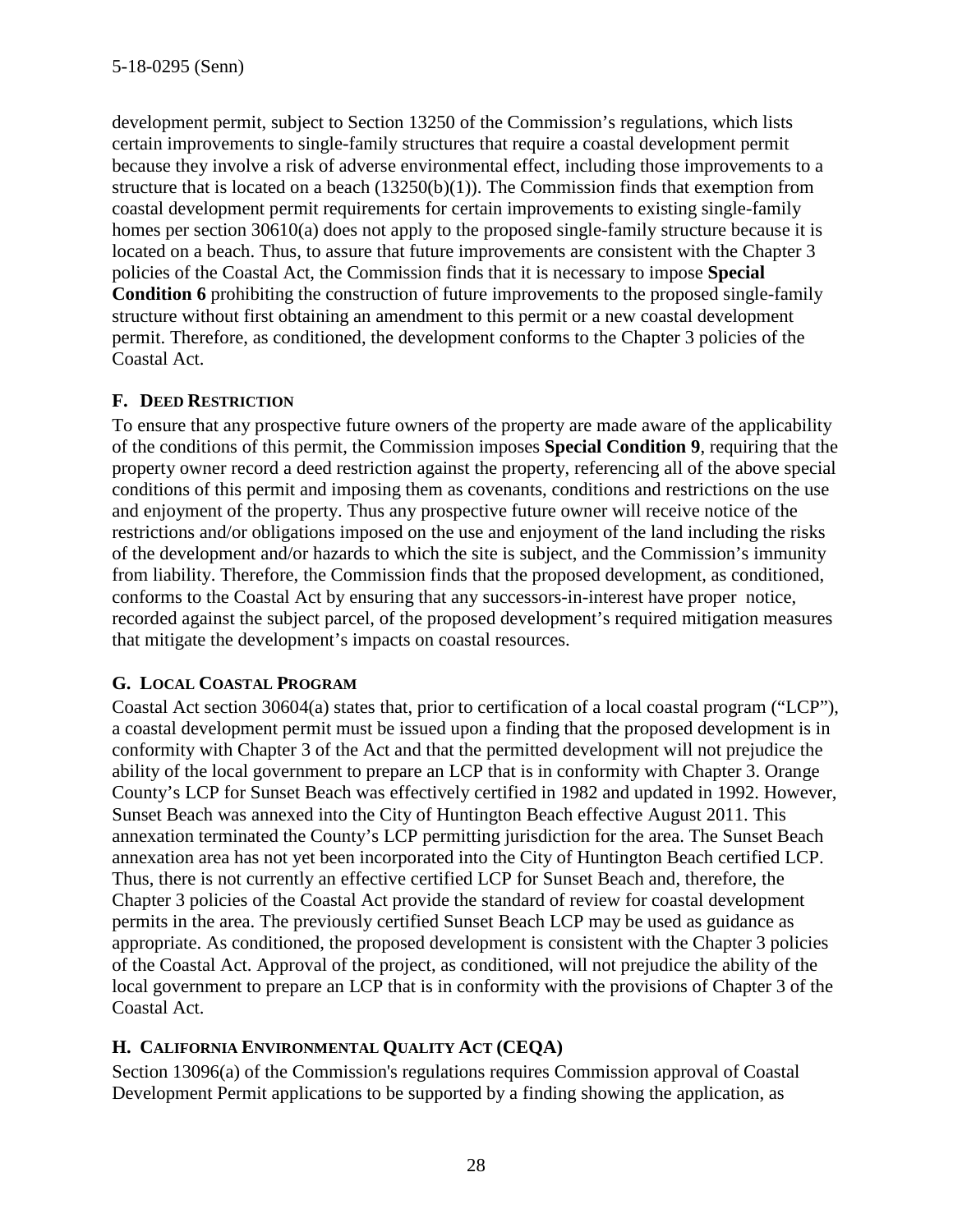conditioned by any conditions of approval, to be consistent with any applicable requirements of the California Environmental Quality Act (CEQA). Section 21080.5(d)(2)(A) of CEQA prohibits a proposed development from being approved if there are feasible alternatives or feasible mitigation measures available which would substantially lessen any significant adverse effect which the activity may have on the environment.

The City of Huntington Beach is the lead agency responsible for CEQA review. The City determined that the project qualifies for a CEQA exemption. Typically projects are exempt from CEQA pursuant to section 15303(a) of the CEQA Guidelines when they consist of construction of one single-family residence located within an urbanized residential zone. As conditioned, there are no additional feasible alternatives or additional feasible mitigation measures available which will substantially lessen any significant adverse impact the activity would have on the environment. Therefore, the Commission finds that the proposed project, as conditioned to mitigate the identified possible impacts, is consistent with CEQA and the policies of the Coastal Act.